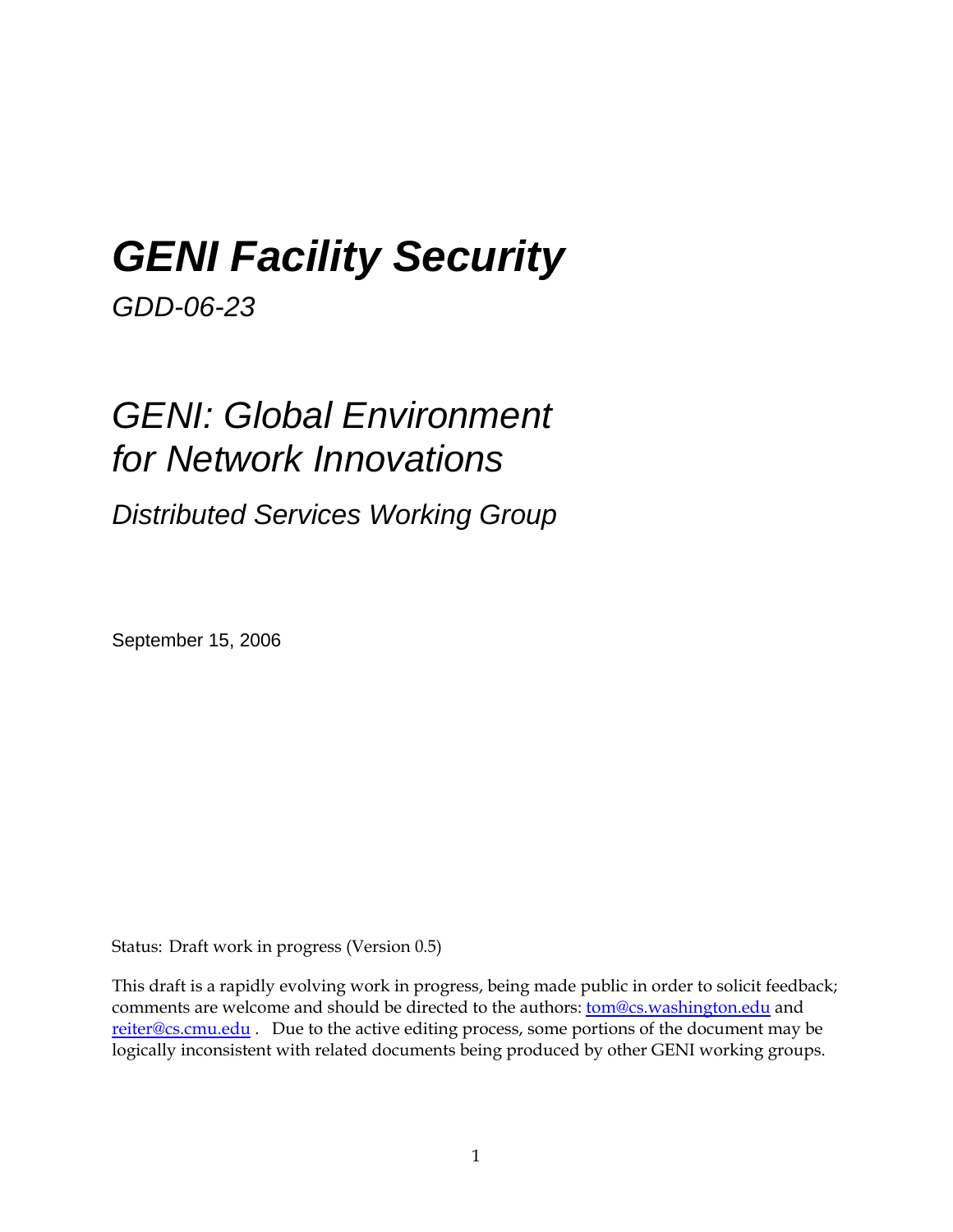Authors:

Thomas Anderson, *University of Washington*

Michael K. Reiter, *Carnegie Mellon University* 

We would like to thank the GENI Distributed Services Working Group members, Guru Parulkar, Wade Trappe, and Alan Karp for helpful comments that contributed to this document.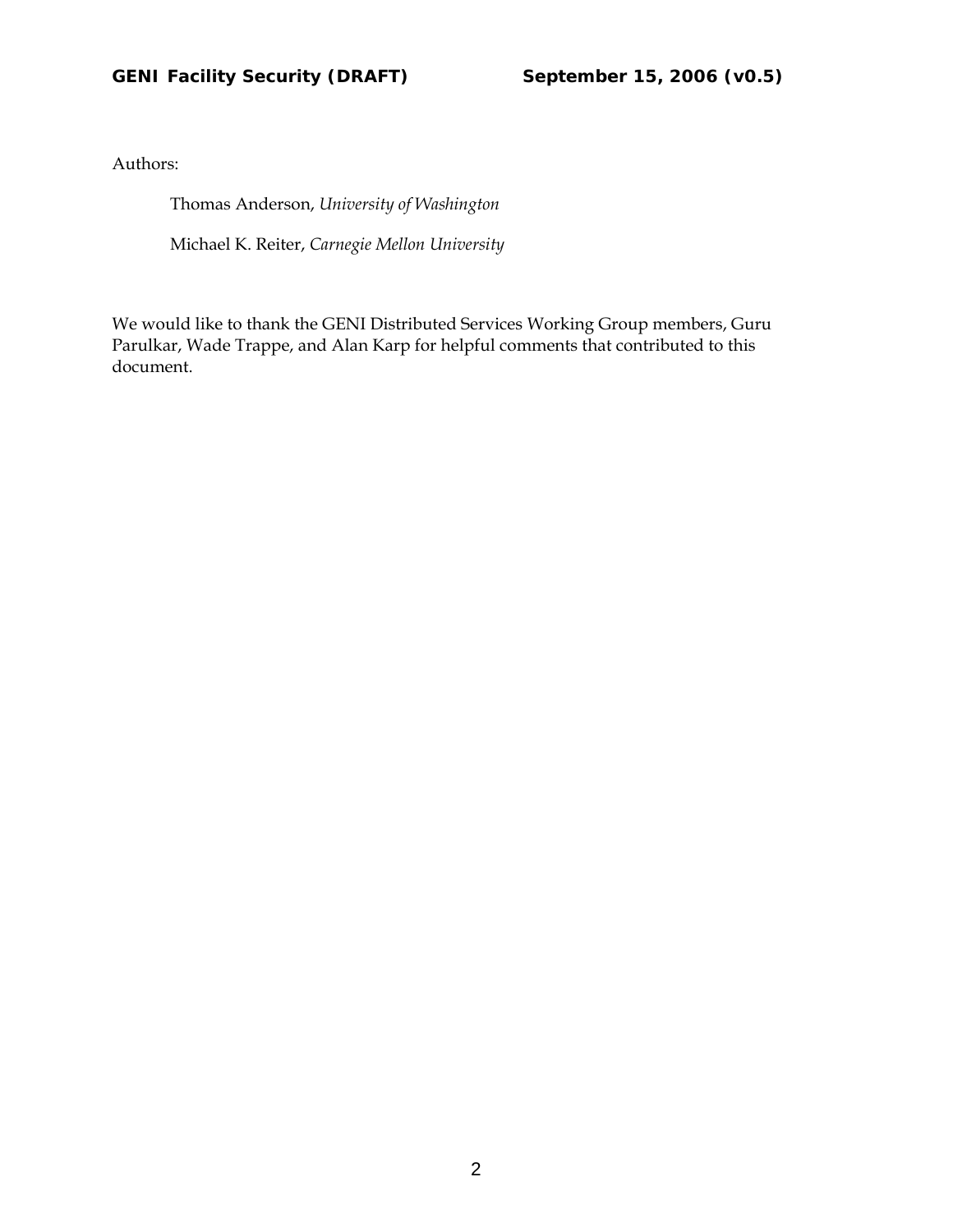# **Table of Contents**

| $\mathbf{1}$   |  |
|----------------|--|
| $\overline{2}$ |  |
| 3              |  |
| 4              |  |
|                |  |
|                |  |
|                |  |
|                |  |
|                |  |
| 5              |  |
| 6              |  |
|                |  |
|                |  |
| 7              |  |
| 8              |  |
|                |  |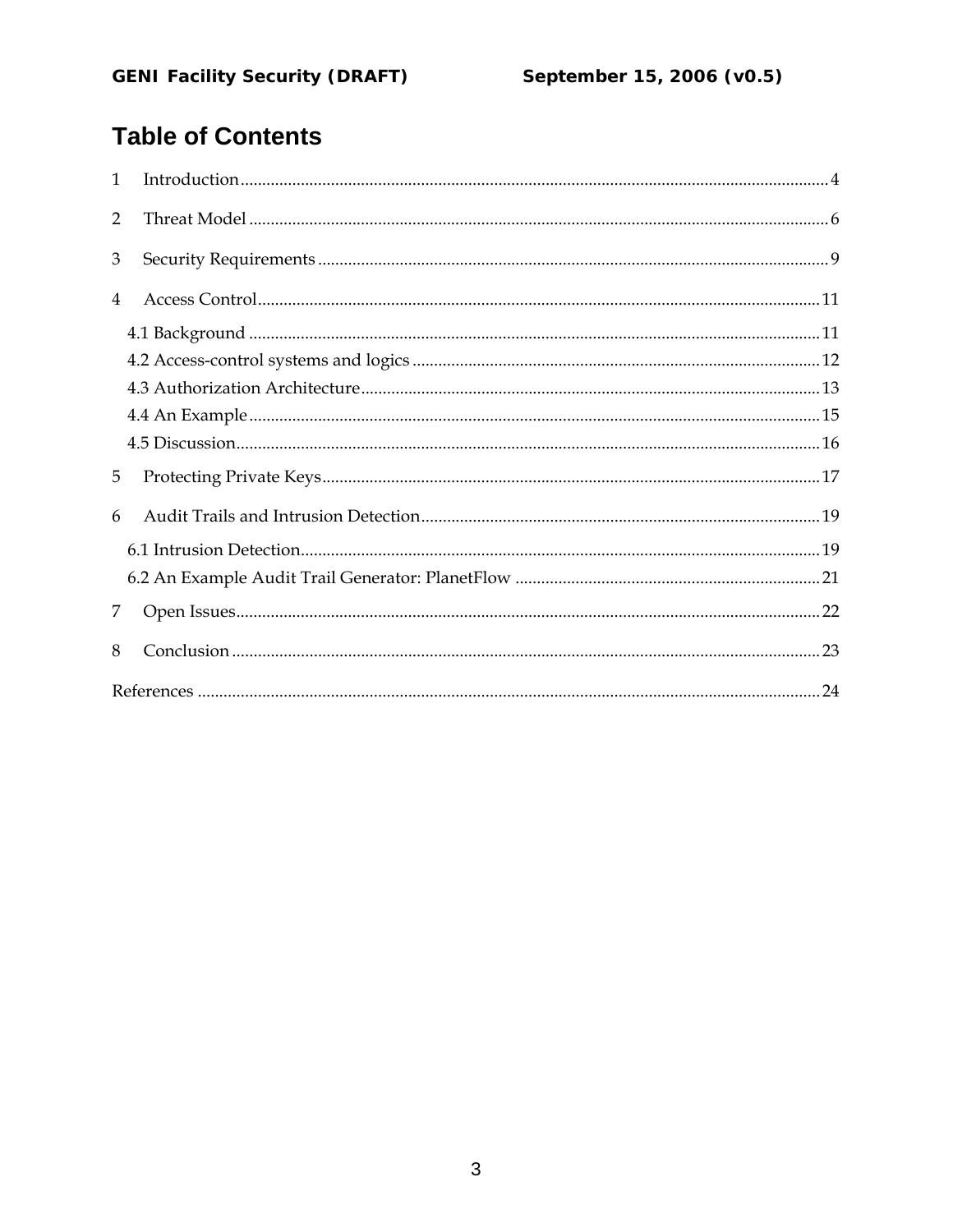## **1 Introduction**

The GENI facility promises to enable research of a scale that has previously not been possible. Experiments will be run with a worldwide geographic span, with access to compute, storage and networking resources that are unmatched in any experimental infrastructure available today. This is the source of its promise as a tool for enabling fundamentally new types of research in large-scale networks and distributed systems.

At the same time, however, the resources it embodies would be a formidable attack platform in the wrong hands. As a fully programmable substrate, a GENI slice can be configured to perform a wide range of undesirable actions against both Internet targets and other GENI resources. Even worse to contemplate is an attacker commandeering GENI components outside the confines of a slice, i.e., with greater control over GENI components than a slice should be granted. It is not difficult to envision numerous possible malfeasant uses of GENI; we need look no further than today's so called "bot-nets" and the myriad applications they support. Botnets today are used to propagate malware, launch denial-of-service attacks, forward spam, and traffic illegal content, for example. Without proper precautions, GENI will offer to illintentioned users a programmable infrastructure not unlike bot-nets today—only much better provisioned and easier to use.

PlanetLab, the testbed that has most directly influenced GENI, has already weathered such misuses, and so perhaps we should conclude that the methods used to deal with such misuses in PlanetLab are suitable for GENI. However, we believe that four factors require that GENI incorporate more advanced defenses.

- Because GENI will embody resources that far exceed those available in PlanetLab, the potential that GENI poses for a devastating attack against the Internet is far greater than that posed by PlanetLab. Put simply, whereas PlanetLab is a pistol, GENI will be a canon. As such, PlanetLab's largely manual and reactive procedures for addressing misuse might be insufficient, due to the damage that GENI could inflict at the hands of an attacker before the attack is confined.
- GENI will contain a highly diverse set of hardware resources, providing programmability across every layer of the network stack from outdoor sensor and wireless nodes to reconfigurable router and optic hardware. What works in one context may not work as well in another. Thus, we need to take a fresh look at vulnerabilities and proposed solutions.
- If GENI realizes its full promise, then its sheer scale of usage could result in a stream of incidents and complaints that would outpace the human-intensive procedures used in PlanetLab to manage them. This is a problem all-too-familiar to operators of large networks today, and could be magnified in GENI owing to the advanced types of research conducted on the facility. We thus believe that it is prudent to integrate technological methods to stem this tide now, rather than to attempt to choke it off once the flood has begun.
- As an infrastructure being constructed at the behest of the National Science Foundation and at considerable expense to the public, GENI will (and should) come under greater scrutiny from many quadrants than PlanetLab ever has. The public relations consequences resulting from constructing, in the worst case, the world's largest and most capable attack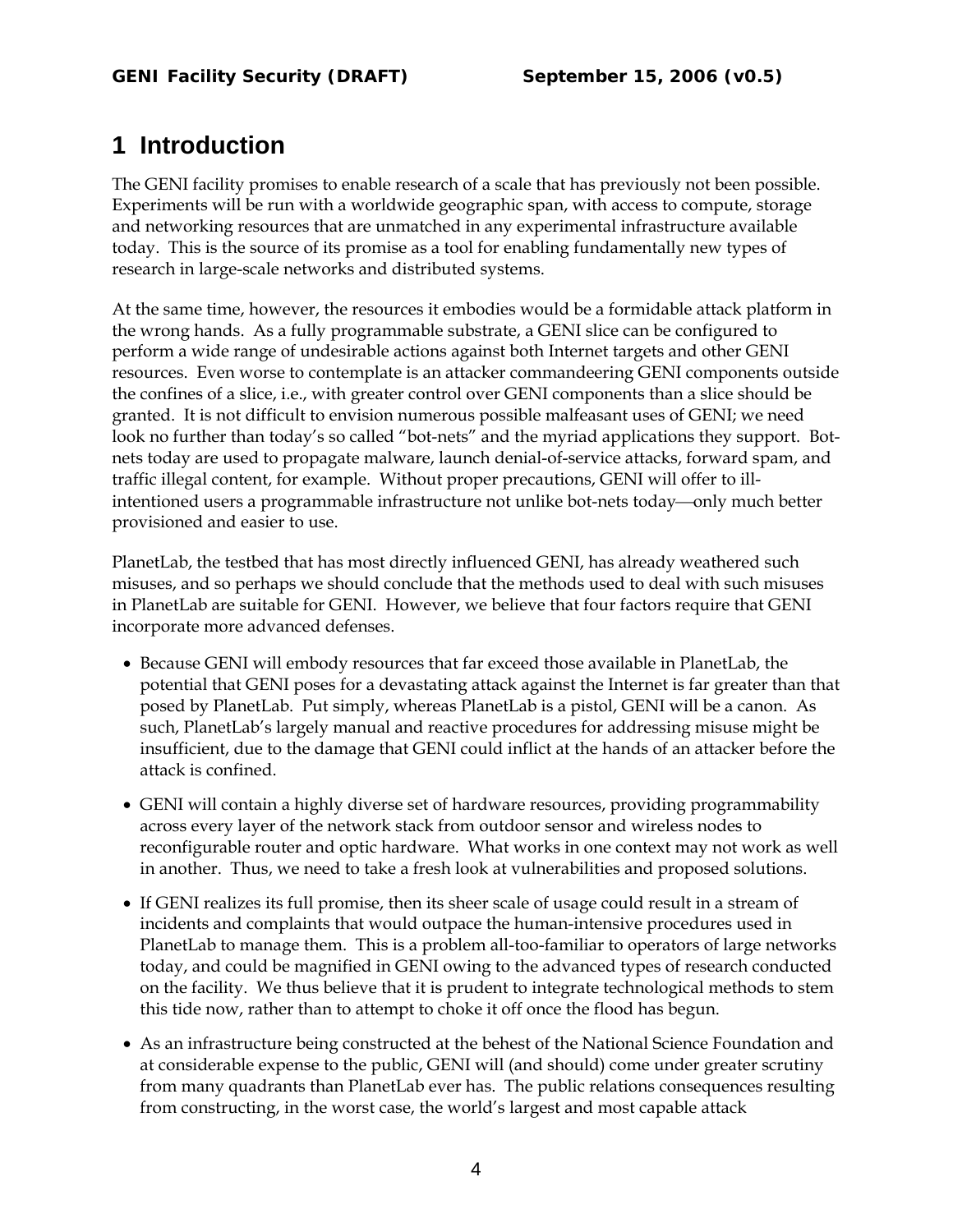infrastructure could be felt by the NSF and the computer science and engineering communities for years to come.

Despite the above challenges, we believe that technical and operational solutions exist that can lead to an effective security architecture for GENI. Our goal is not to eliminate the possibility of a successful attack – no computer system connected to a global network has ever reached that bar. Rather, our goal is to use technical and operational means to prevent, detect, and manage attacks, so as to render the GENI system to be both safe and usable by its target community of experimental network and distributed systems researchers. A further goal is to illustrate "security done right": to show how security should be architected into globally distributed systems of networks and computers.

A guiding principle is that we believe that GENI should be designed to operate in a "do no harm" posture. This level of accountability is far beyond the capability of the Internet, and it implies several things. First, an experiment should be given only the specific permissions that are needed for it to run, and are merited by its prior validation steps. There is no need to allow every student running an experiment on GENI the ability to flood the Internet with unwanted packets; protecting the Internet and the public wireless spectrum from runaway experiments should be a requirement. Rather, such privileges should be granted and enforced in a measured fashion as an experiment is incrementally validated and shown to do no harm. Obviously, we mean "harm" in only the broadest sense. As any researcher or even any company deploying a new Internet service is acutely aware, it is sometimes impossible to completely prevent all possible complaints, no matter how careful the validation. The Internet today is a hodgepodge of unpublished and often unpredictable filter rules, so some issues with respect to the inadvertent consequences of experiments will come up from time to time, requiring the ability to trace the cause of the complaint back to the responsible experiment (and experimenter), so that the problem can be addressed.

Again in contrast with the Internet, the facility as a whole should continue to function even while remedying most types of accidental or intentional misuse. For example, we envision a "kill switch" that will enable an operator to quickly and completely suspend a misbehaving experiment or component, while allowing the rest of the system to proceed. However, if GENI enters a period where activities of some components or slices cannot be adequately monitored or controlled to ensure their safety, then GENI should restrict those activities by other means to a point where safety can be assured. For example, in the face of a denial-of-service attack on control channels to and from GENI Management Central—say, rendering certain components invisible to the control and monitoring infrastructure—GENI should retreat to a state that prevents those components from communicating with the Internet and, potentially, other critical GENI resources. Taken to the limit, this implies that GENI should shut itself down in certain circumstances where "off" is the only state where safety can be assured. Obviously the circumstances requiring this should be few, lest GENI's scale, widespread deployment, and visibility make GENI an inviting target for "denial of GENI" attacks.

Another consequence of the above is that GENI itself should resist low-level compromise to the extent that the state-of-the-practice permits. We anticipate that many GENI nodes will be connected to the legacy internet—e.g., the initial GENI management plane is expected to run over the legacy internet—and as such they will need to be defended from compromise as any internet-connected host must be. It is not the goal of this document to cover such defenses in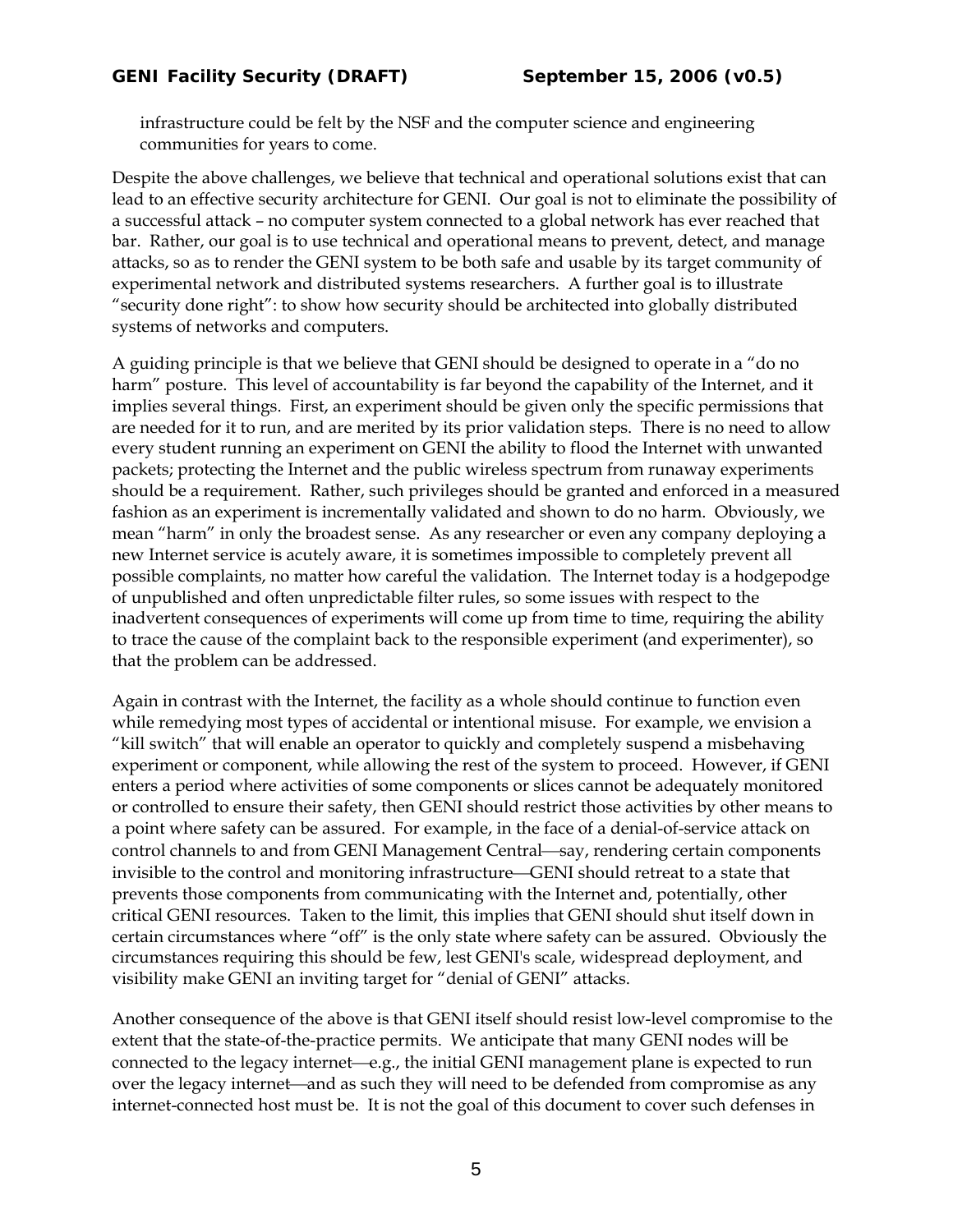detail (instead, see [4] for a more complete discussion), but the regimen is familiar: use off-theshelf operating systems and system software and apply security updates promptly and completely across the entire system; provide only the minimum number of open ports, and those requiring authenticated access (of course, specific sandboxed experiments may open additional ports); actively monitor the system to detect and report intrusions (e.g., attempts to modify the boot file system); etc. While we touch on these issues, our primary focus here is the uncommon challenges that the GENI facility introduces and the mechanisms that we recommend be developed to address those challenges.

Following standard industry practice, we believe that the GENI operations and governance teams should practice advance "test runs" of their procedures to handle serious security breaches. No technical solution will be 100% foolproof in preventing attacks, especially given the amount of pre-existing (and vulnerable) software that GENI needs to use in order to be costeffective. We of course hope that GENI will help foster research that will lead to a more secure future Internet, but until that time, the cost of an attack is related to how quickly it can be addressed—something that can be optimized with advance planning and practice.

# **2 Threat Model**

There are three broad classes of attacks that must be addressed by the GENI security architecture and by its operational procedures. First, attacks may be launched by outsiders on the GENI infrastructure, either as a denial-of-service attack, or simply to gain control of GENI resources. Second, and related, we need to prevent and limit the impact of accidentally or maliciously misbehaving GENI experiments on the outside world; similarly, we must limit the impact of attackers posing as legitimate GENI experimenters. Finally, we need a level of isolation between experiments, so that GENI cannot be surreptitiously used by one experimenter to disrupt another.

We discuss these three types of attacks in this section by providing a list of specific threats that the GENI security architecture must address. The threats are listed according to our estimate as to the relative frequency of that particular type of problem; for example, accidentally misbehaving experiments are likely to be a somewhat frequent occurrence on a platform designed to support experimental investigation, while determined attacks against the GENI software are relatively less likely, but more serious. Fortunately, many of the same technical solutions can be applied to both root causes. Note that the threats we list below are not intended to be completely mutually exclusive: systematic attacks against GENI may combine multiple elements, and thus the facility needs to be able to deal with all of these types of problems simultaneously. We note as well that despite the Internet being explicitly designed to support experimentation and evolution in its protocols, the Internet's architecture is poorly suited to deal with any of these types of problems.

• Runaway experiments that cause unwanted Internet or RF traffic. Experience with PlanetLab suggests that unintentional misbehaving experimental code will be a common occurrence on GENI. We believe a process is needed to assign and enforce specific, minimal privileges appropriate to each experiment, e.g., so that a novice user's mistake does not have global consequences. Another requirement is a rapid "kill switch" to enable operations staff to quickly suspend a misbehaving experiment. A companion document discusses external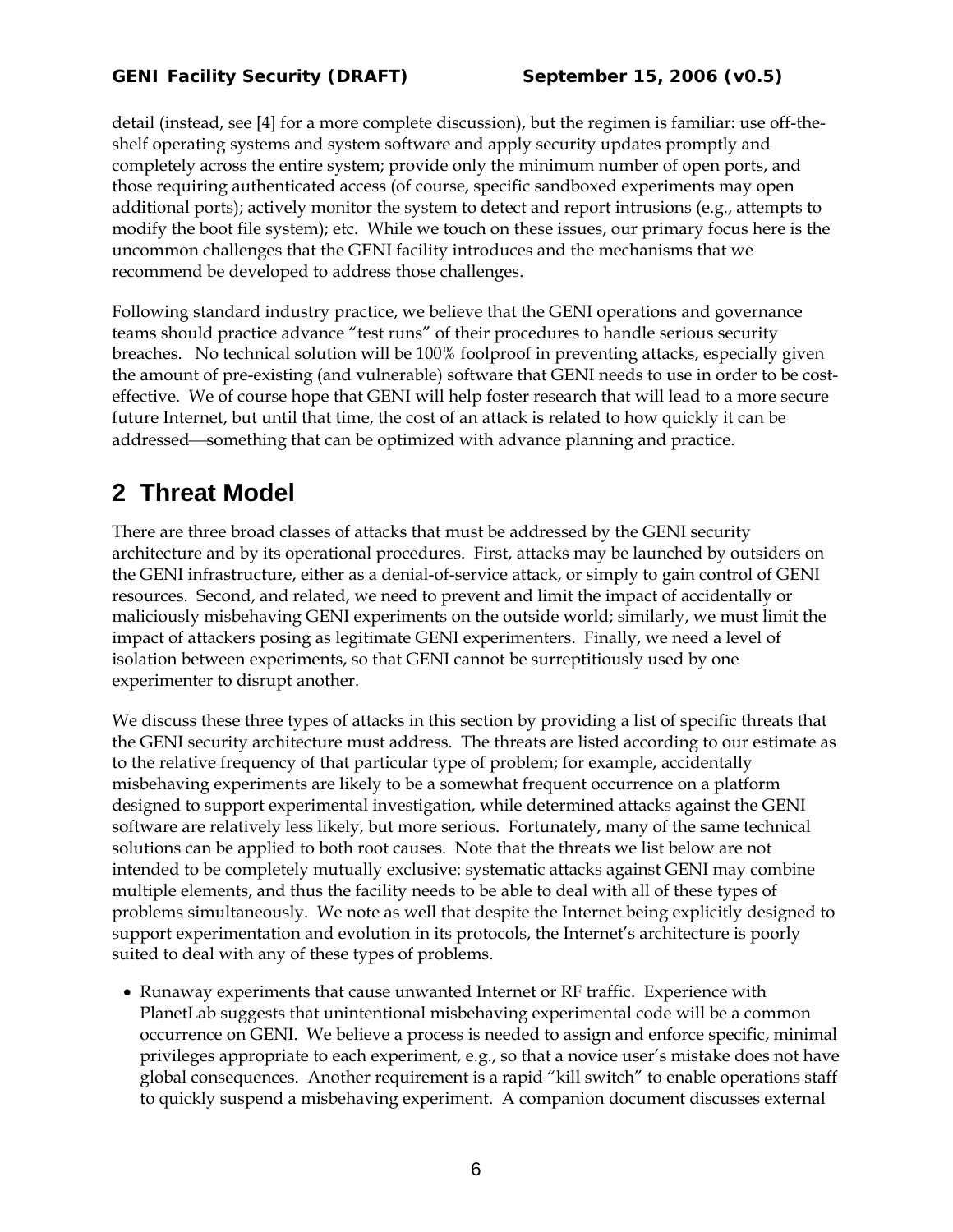RF monitoring to detect and stop experiments that inadvertently pollute the RF spectrum [33].

- Runaway experiments that disrupt the execution environment for other experiments within GENI, e.g., by exhausting disk space or file descriptors. These issues can be handled by providing stronger isolation between experiments and by monitoring shared resources for unexpected usage patterns.
- Experiments that escape their isolation boundaries and accidentally (or if an experiment is taken over by an attacker, maliciously disrupt) the networks of hosting organizations (e.g., see [29]). The GENI facility must ensure that hosting organizations are not put at significant risk for contributing resources to GENI, and the GENI effort must take measures to convince hosting organizations that problems are rare and dealt with promptly.
- Legitimate experiments that trigger true or false alarms in other parts of the Internet or wireless spectrum. This requires the ability to trace the source of packets or signals back to the responsible party, so that the problem can be fixed and prevented from recurring.
- Misuse of an experimental service by an end user. For example, one example experimental service conceived for GENI is to run a virtual ISP supporting a novel internal architecture. Such an experimental ISP might be used by a malicious user to launder illegal packets. We expect this set of concerns to be addressed by establishing GENI-wide standards for experiments offering packet delivery services (or their equivalent) to end users. For example, GENI might require that an experimental ISP provide basic monitoring or tracing tools for legitimate law enforcement enquiries, and indeed we believe GENI should provide a baseline toolkit for use by experimenters in meeting this requirement. A companion document describes experimenter support in more detail [2].
- Theft of an experimenter's credentials to use GENI. Unfortunately, it is well-known within the security community that users are often careless with the keys used for authentication, if only because key compromises are silent until it is too late. Carefully calibrating privileges to match the experimenter's sophistication is one avenue (e.g., users likely to be careless with their keys would be given more limited privileges); another is to use technical means described below (Section 5 ) to make it more difficult for attackers to gain access to user keys.
- Corruption of the host operating system software running on the experimenter's desktop machine. Since end host corruptions are endemic on the Internet today, we need to make it easy for the GENI operations staff to revoke and replace end user keys and privileges after such break-ins. Even so, this is perhaps the most likely avenue for malicious attacks against GENI.
- Corruption of the systems software running on one or more components. An attacker might gain temporary control over a node by first gaining access to a GENI account (e.g., by corrupting an experimenter's host computer), and then launching an "experiment" that exploits a vulnerability in the node operating system software to gain control over the node. One important step is to actively manage all GENI hardware, e.g., to proactively keep all operating system software up to date with known security patches. This means that any changes we make to host software be minimal, so that patches can be applied quickly. Another important step is that components should be configured with the minimal number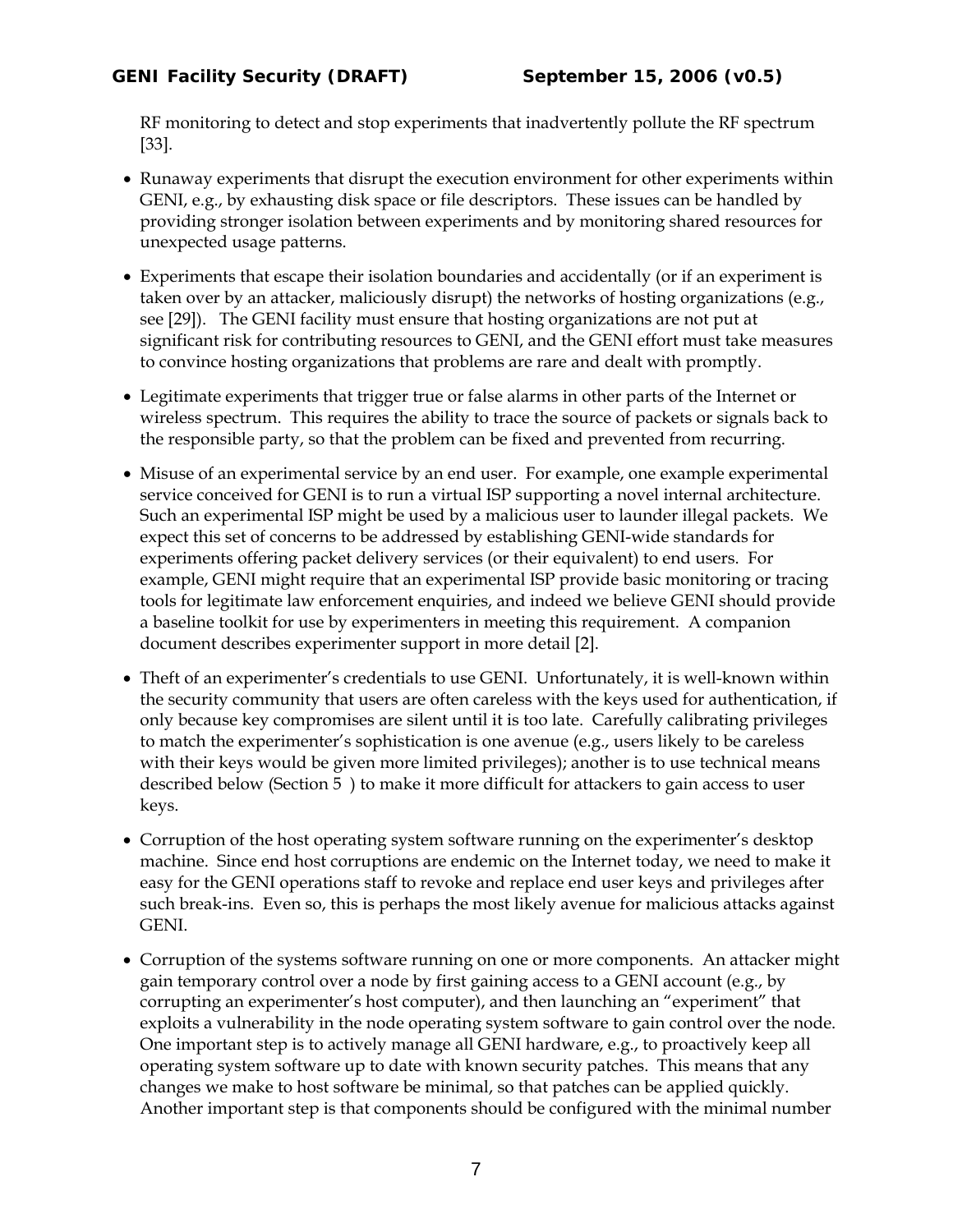of open ports. Yet another important step is to discover problems quickly, e.g., by providing for continuous monitoring of anomalous node behavior by GENI operations. (This is of course made more complicated by the fact that the experimental architectures and services running on top of GENI are by their very nature, anomalous!) Yet another important step is to be able to fix the problem quickly once it is discovered. The emergence of trusted computing hardware [28] and the integrity measurement architectures it supports (e.g., [30]) should provide a mechanism for GENI operations staff to reset every node in GENI to a known, good state.

- Denial of service attacks against the GENI management infrastructure. As we mentioned above, GENI should fail "off" to avoid providing an avenue for an attacker to take control, and then use denial of service to prevent the operations staff from taking countermeasures. Technically, this can be accomplished by requiring privileges to be frequently refreshed. Initially, we envision GENI management commands will be carried over the Internet for convenience (subjecting them to all the problems of Internet security and reliability); as GENI construction proceeds, however, it may be possible to move the GENI control plane to running over GENI itself, reducing the likelihood of such attacks (see Section 7 ).
- Direct attacks against vulnerabilities in the GENI management software. GENI is a complex distributed system, and therefore special care must be taken to avoid vulnerabilities in its implementation. One step is the explicit modeling of trust relationships between GENI components as described below. Another important step is to observe that the software development processes adopted for GENI software are critical to the security of the GENI facility. It is well-known that poor software quality is the source of numerous types of serious security vulnerabilities in practice (e.g., buffer overflows and format-string vulnerabilities). We believe it is imperative that GENI software development processes be adopted so as to eliminate, to the extent practicable, these types of vulnerabilities. While specifying software development processes is outside the scope of this document, an example might be that all GENI-defined interfaces and protocols be adopted only after an open, public review of potential security vulnerabilities, that changes to interfaces be made only through a similar formal process, and that conformance tests be generated (ideally, automatically) from a formal specification of the interface. Where practical all GENI software should be implemented to be type-safe, e.g., via tools such as CCured or languages such as Java. Where type-safety is impractical, e.g., in modifications to an existing operating system implemented in C, standard practices such as software verification tools and test suites can be used to reduce the likelihood of vulnerabilities. We also believe that serious consideration should be given to requiring that source code produced for GENI be made public, so as to allow for independent security analysis. However, we do not believe it is a cost-efficient use of GENI resources to require every aspect of the management software to be robust to arbitrary malicious attacks by privileged insiders (so-called Byzantine attacks). Rather, we intend to rely on detection, confinement and resetting to a known good state to correct intrusions when they occur.

Two additional issues that we do not yet consider in depth are the privacy of experimental data and the privacy of management policy. Preventing unauthorized access to information stored in GENI can be accomplished using the flexible access control architecture described later in the document. However, preventing all forms of information leakage while an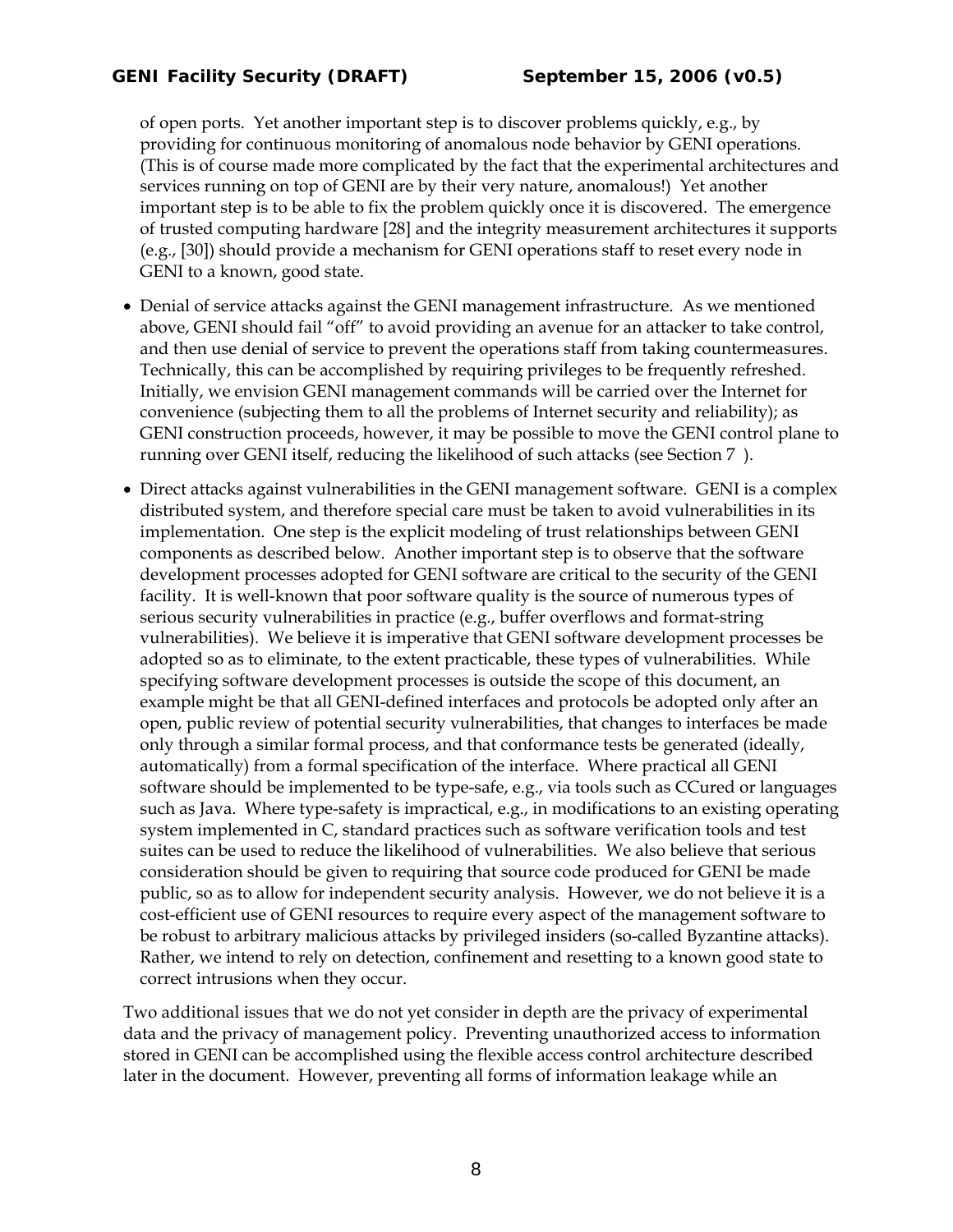experiment is running is an open research challenge, and one for which we hope GENI will help facilitate the development of technical solution.

## **3 Security Requirements**

This list of vulnerabilities suggests several requirements for GENI's security architecture:

- Explicit Trust: Privileges in a distributed system should be managed explicitly and formally. Enforcing security in GENI is something of moving target, as the facility will be used during its construction, and progress from a single management entity to a more federated model. Thus we need a security model that can evolve along with GENI. The access control approach we describe below (Section 4 ) is intended to provide the required flexibility, rather than hard-coding trust relationships. One concrete benefit of this approach is late binding—that we can start with a PlanetLab-style aggregation and delegation of rights, and add federation later on, without needing to know exactly how trust will be managed in the federated system. Without explicit trust, it is likely that trust will be unintentionally misplaced, leading to system-wide vulnerabilities that can be exploited by the wily attacker.
- Least Privilege: The principle of least privilege is a tenet of computer security that requires each component of a system be given exactly the authority it needs to perform its tasks and no more. Failures to implement this principle are ubiquitous, and we face the consequences frequently. For example, most web servers do not need to be able to open connections to arbitrary addresses in order to perform their tasks. Yet this is permitted, and exactly this ability has been used numerous times in the epidemic spread of worms. While achieving least privilege in an absolute sense is arguably not feasible, it is our belief that the GENI facility should approach least privilege as far as is practicable. Least privilege can secure the GENI facility from malicious software, accidental violations, or just simply resource exhaustions—in general, it can mitigate the risks caused by runaway experiments. It is also equally useful in securing the experimenter's environment against attacks from other experiments or faulty system software.
- Revocation: Despite our best efforts, it is inevitable that keys, slices, and systems will be compromised in GENI. Thus a critical requirement for GENI is to be able to quickly revoke and replace keys, suspend all permissions (e.g., slices) derived from a compromised key, and (as in PlanetLab) reset each node to a known secure state.
- Auditability: The possibility of compromise also requires us to be able to trace why a problem occurred so that it can be prevented from recurring. As we describe below in Section 6.2, PlanetLab contains an initial implementation of some of the needed functionality: it logs every packet header sent by every slice running on PlanetLab. Our intent is to go well beyond what PlanetLab provides; we need to know which slice is responsible for each packet, but also we need to be able to determine the entire chain of responsibility (from central administrator to local administrator to local user) that gave the user a specific capability that was misused.
- Scalability: With large-scale distributed systems, simple schemes such as using a small set of authentication servers and/or replicating information required by authentication and authorization tasks are not feasible. For instance, it is now commonly accepted in the grid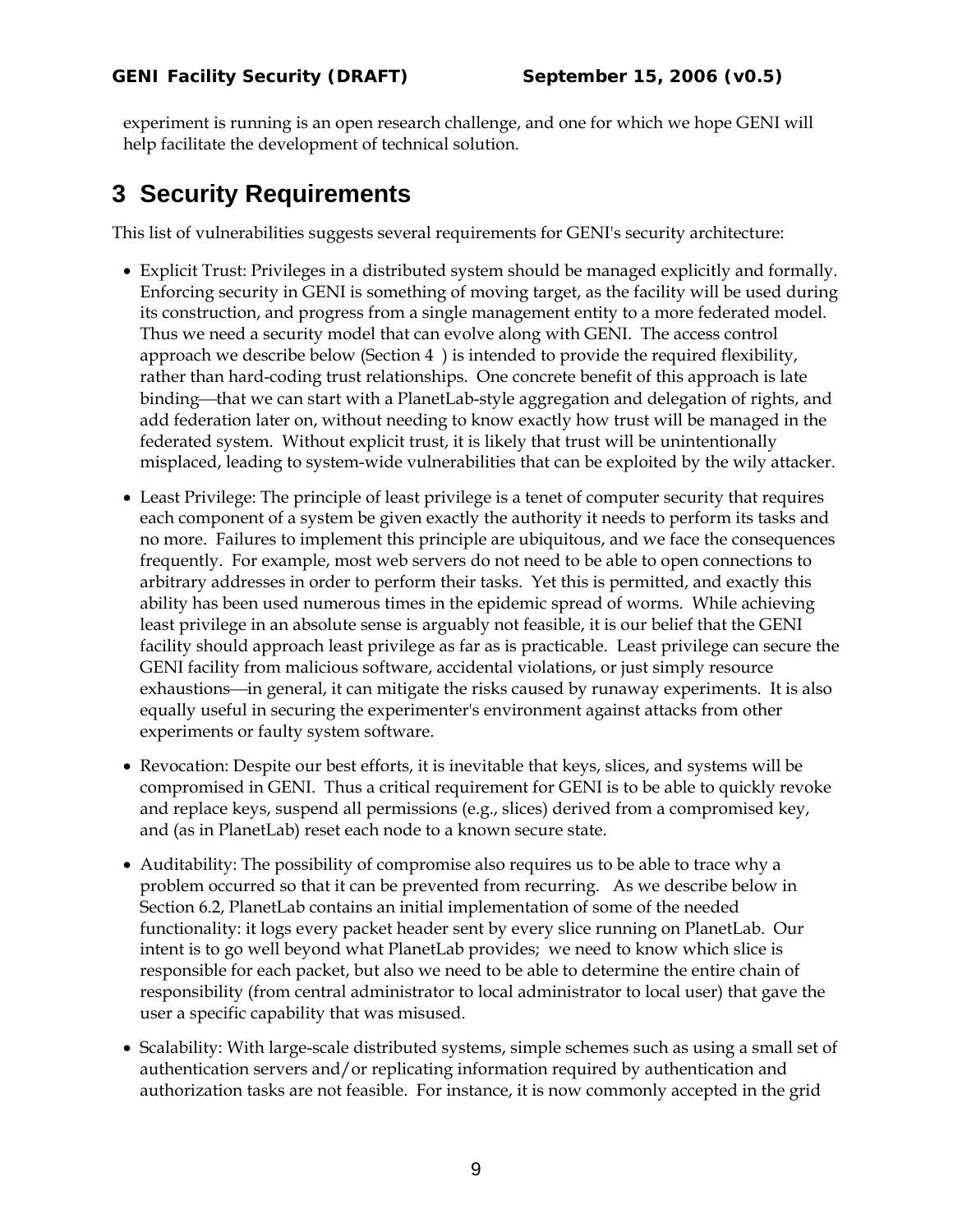computing community that the grid security infrastructure needs to move beyond the use of grid-wide unique IDs and a global table mechanism (GridMap) for replicating authorization data. PlanetLab also is limited by its reliance on a global table mechanism. We propose a specific more scalable authorization architecture below.

- Autonomy: A key requirement for GENI is the ability to federate autonomous facilities. A GENI site should be able to authenticate and authorize requests from users in other sites, support delegation of rights, and it should be able to do so without requiring centralized trust. While it might be possible to extend the PlanetLab model in an ad hoc way to support autonomy, below we advocate a more principled approach.
- Usability: The user must be explicitly modeled as part of the security architecture. Any system that is hard to use will be evaded and ignored. The implication is that we need to make it easy, rather than heavyweight as in PlanetLab, for users to create roles, restrict rights, etc. We also need to make it easy for users to protect their private keys. In essence, secure system and user behavior must happen by default.
- Performance: As with usability, the performance overhead of providing security needs to be modest, or users will have an incentive to disable or evade the system. In practice, this means managing security information (such as certificates delegating rights to a specific set of users) as cache-coherent, distributed state. Caching means that lookups can be local and fast in the common case, without compromising system semantics.

The rest of this document provides a partial list of technologies we propose to use in achieving these requirements. We emphasize this is intended to be a partial list, focusing on those aspects of GENI that present uncommon challenges and that we recommend be addressed via new development. Given this restricted focus, there are several notable but intentional omissions from this document:

- GENI nodes' operating systems and the isolation properties they enforce. While this is fundamental to GENI facility security and numerous other aspects of GENI function, we expect that the initial GENI deployment will utilize the best available operating systems at that time, as it is outside the scope of GENI to construct new secure operating systems for the range of devices that GENI will incorporate.
- Defense of GENI nodes from compromise via attacks from the legacy internet. Those GENI nodes that are connected to the legacy internet—and we expect that at least at first, most or all will be for management purposes—will be at risk of compromise from the outside. We expect this threat to be countered as it must be for any internetconnected node (e.g., see [4]), i.e., with an appropriately configured firewall, elimination of unnecessary services, prompt application of patches to necessary services, traditional intrusion-detection, and so forth. In fact, protecting a dedicated GENI node from compromise from the legacy internet might be simplified by its role: e.g., the node's firewall can drop connections to ports not associated with experiments from all but recognized GENI Management Central computers. Of course, experiments in slices may still be subject to compromise if they communicate with the legacy internet, but the protections we describe below will confine this threat just as they would for any wayward experiment.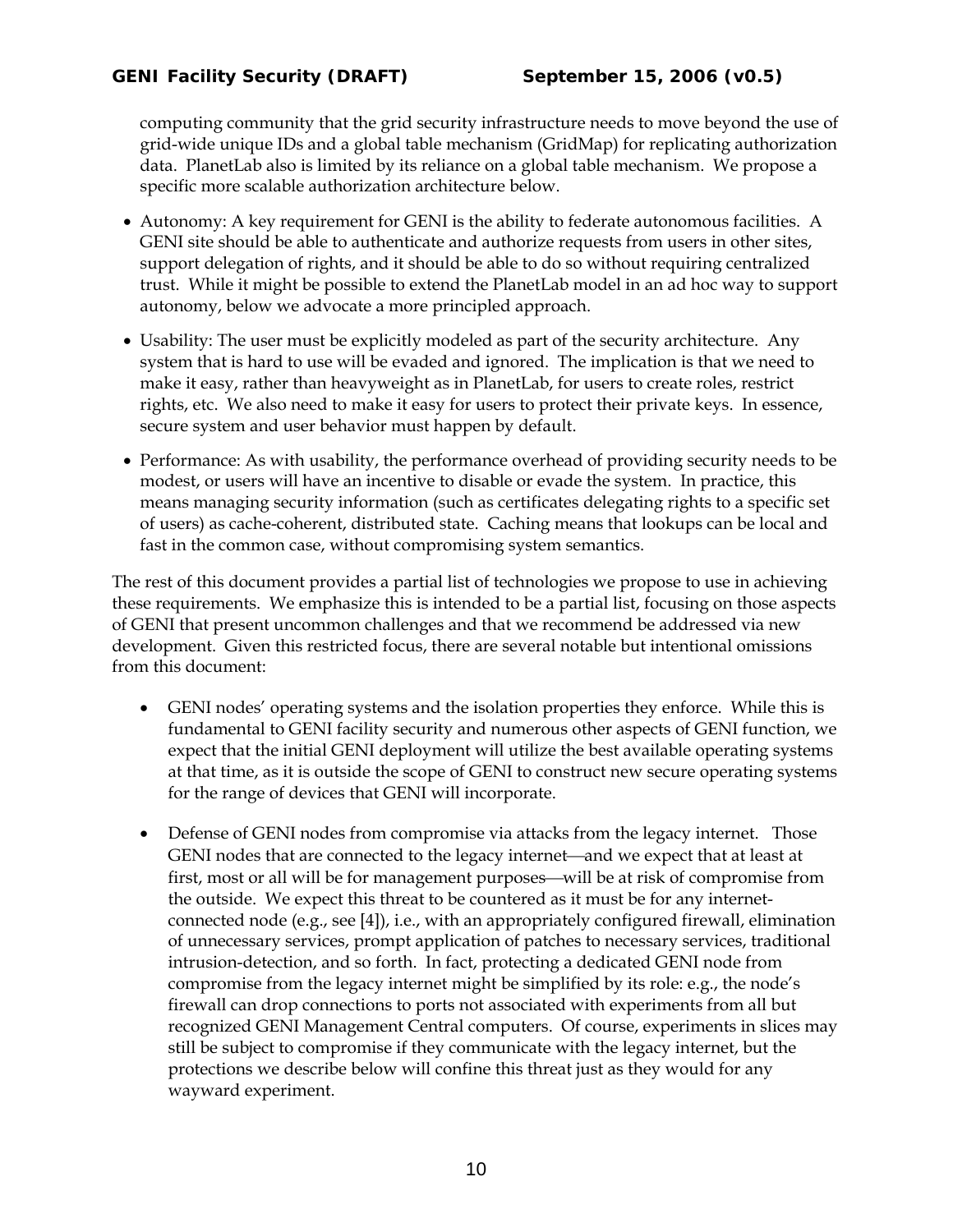A related way in which we restrict our focus for the remainder of this document is that we elide treatment of sensor networks and other special-purpose "edge" systems that present resource or connectivity constraints atypical of a general-purpose computing environment. Due to the resource constraints of these systems, the security risks associated with them are primarily inward-facing—i.e., that these components will be disrupted in a way so as to hinder experiments on them or steal information from them—but their compromise poses relatively little direct threat to the systems to which they connect. As with the rest of GENI, best practices should be applied to defend them (e.g., see [33] for a discussion), but since we focus our attention on new developments needed to meet the unique security threats posed by GENI, we do not cover those other elements here. Nevertheless, several of the mechanisms proposed here could play a role in those edge systems, at least for those elements that offer adequate resources to execute them.

# **4 Access Control**

The core of our proposed security architecture for GENI is a pervasive and unified accesscontrol infrastructure. In security parlance, *access control* refers to means to reach a yes-no decision as to whether a requested access should be granted. The decision is reached by a resource monitor, based on evidence as to whether the requested access conforms to security policy. The goal of the architecture we propose is to provide a unified and yet flexible mechanism for resource monitors to reach these decisions.

Access control is often intimately tied to authentication, and so a side-effect of the architecture we propose is the provisioning and operation of a distributed Public Key Infrastructure (PKI) and Certificate Authority to allow strong identities for facility users. Although PKIs are hard to bootstrap, we note that GENI has a natural advantage that we believe can pave the way towards more widespread use of PKIs: every site has a local administrator who can establish and vouch for the credentials for each specific GENI user and physical device. Authentication is required for both the network facility itself, to grant access to applications and services and provide a basis for resource isolation, but also for applications and users. A flexible and accessible public-key or other authentication service, along with the software and resources to manage it, will bootstrap both GENI itself, and the development of applications on top of it. This service must include the development of libraries to allow a variety of applications to use the service and the development of guidelines for how and when applications should use the service.

### **4.1 Background**

One way of understanding our approach to access control is by analogy to the access control framework already found in Java. Java implements a *security manager* that can be invoked from any point in a Java program, with an action that has been requested and a security policy that must be checked in order for that access to be permitted. The security manager implements a systematic procedure for determining whether the access complies with the provided policy; if not, it raises a security exception. Our goal in this document is to set out the requirements for the analog of a security manager for GENI, i.e., a systematic procedure for determining whether a particular access is consistent with a particular policy, without specifying for what accesses such checks will be performed or what the policies should be. Just as the security manager is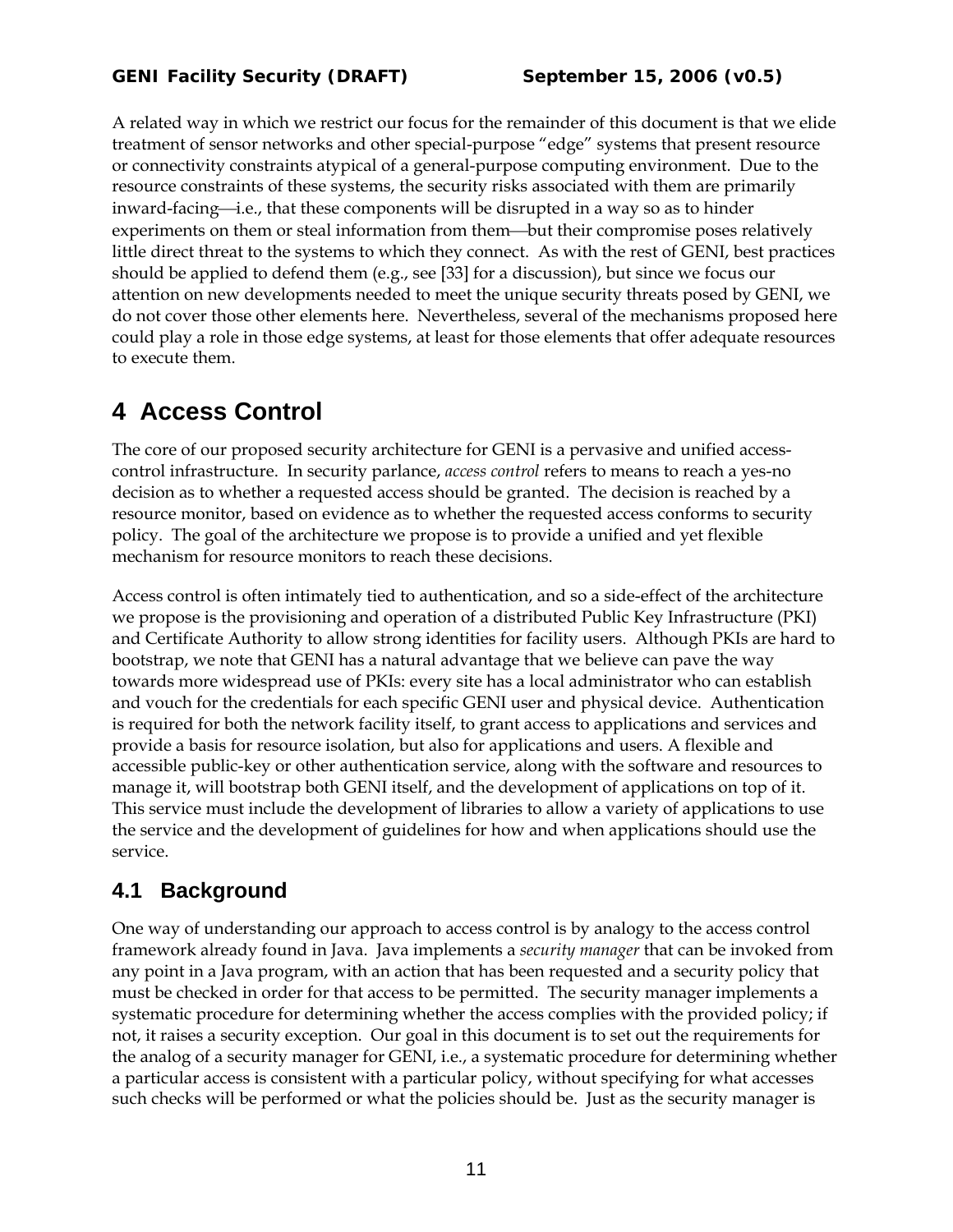equally useful in Java for both system-level access checks and checks by applications that were not anticipated when the security manager was built, we would like the access control framework that we describe here to be useful to both protect the GENI instrument and to enable applications built over that instrument to protect themselves.

That said, as we will see, the analogy to the Java security manager ends there; the mechanism we advocate here has little else in common with Java's security manager. An authorization service for GENI needs to address the large, distributed nature of the target platform, and the need for designing a flexible system that can express a rich set of security policies.

In terms of existing technologies that address some of requirements described above, GENI's predecessors in both the distributed systems community (PlanetLab) and the Grid community (Globus) have primitive security architectures (key-based access control lists) that address authentication more than authorization. These systems simply distribute the public keys of users, use the keys to authenticate requests, and give execution privileges to authenticated users; there is little to no differentiation regarding the privileges of authenticated users, nor is there any mechanism for users to execute programs with restricted rights, to grant subsets of their rights to other users, or to authenticate previously unknown users. Public-key infrastructures such as  $X.509$  [18] provide some of what is needed—they allow local sites to authenticate users even if the necessary keys are not available locally—but they are limited by the lack of support for local authorization policies.

### **4.2 Access-control systems and logics**

Any system that implements access control does so through some type of program logic. Usually this involves checking whether the requesting party is on an *access control list*, but it might additionally involve checking whether that party is a member of a group, for example. In distributed systems, access-control decisions often must be based on policies (e.g., expressing delegations of authority, group memberships, and so forth) of different principals in the system. It is typical for these policies to be encoded in digitally signed credentials that must be assembled and presented to the resource monitor for evaluation. Numerous such systems and standards have been developed in the research community (e.g.,  $[36][10][11][14][9][19][8]$ ).

Since the early 90s, efforts to gain assurance in decentralized access-control systems involved modeling access-control policy and the system enforcement in a formal logic (e.g., [1][17][19][21]), so that claims about it could be made precise and verified. More recently, formal logics have been explored as a means to *implement* the access-control decision procedure (e.g., [1][35]), and have been used in such a capacity in a handful of research systems (e.g., [6]). This increases assurance further by minimizing the gap between the logic (about which results are proved) and the system implementation.

While detailing an access-control logic is outside the scope of this document, it is worthwhile to summarize how such a logic is used. In such a system, formulas of the logic are instantiated from digitally signed credentials. An example of such a credential might be a traditional certificate issued by a certification authority, but more generally the credentials can utilize richer constructs in the logic, such as groups or roles. The inference rules of the logic are then applied to these formulas to construct a proof of a required access-control policy. The required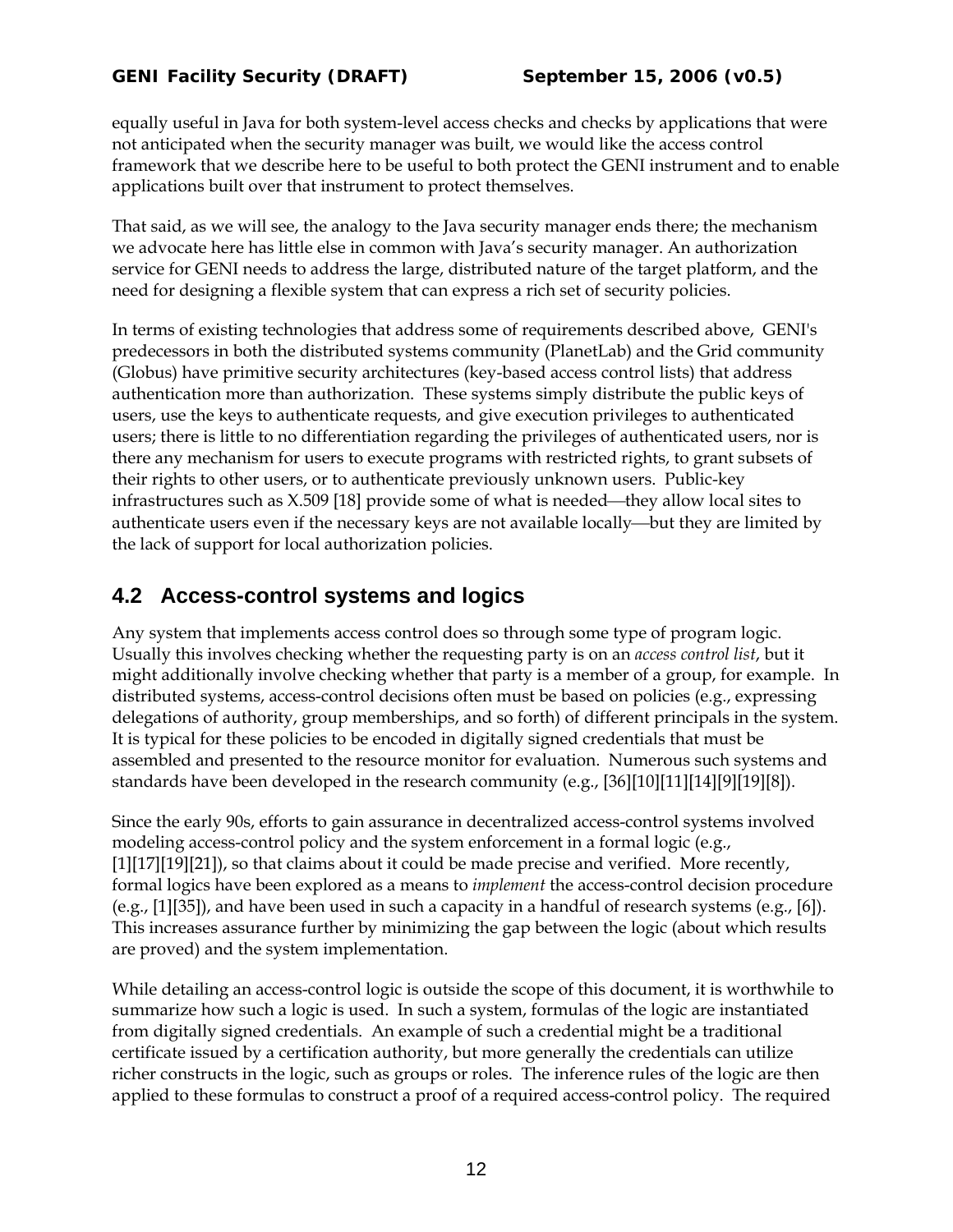access-control policy can be different per resource being accessed, and its formal statement will typically involve a nonce identifier so that the resulting proof cannot be replayed.

### **4.3 Authorization Architecture**

We now provide a high-level view of our proposed system architecture and how the different components work together to provide authorized access.

Principals, including users, administrators, and machines, can generate requests or make assertions regarding privileges associated with other principals. Objects are resources, such as CPUs, files, and network devices, which are to be guarded against unauthorized access. Each object is associated with it a resource monitor that checks whether or not to grant access to the object.

We decompose the act of gaining access to a resource into two distinct steps: constructing a proof (typically, a set of certificates) that the access complies with access-control policy, and checking that the proof is valid.

The task of constructing the proof could be accomplished by any of the following means. In the simplest case, the proof could be obtained using the very mechanism that was used for finding the resource. For instance, if the principal became aware of the resource through a resource allocator (such as Emulab's assign), a resource discovery tool (such as SWORD [27]), or a resource broker (such as SHARP [15]), the same underlying tool could be extended to generate the necessary certificates and provide it to the principal. In the more general case, one could use a general-purpose theorem prover that would perform distributed queries to discover a set of credentials that would constitute the proof for authorized access (e.g., [23][5]). However, as the certificates are stored in distributed repositories, the certificate discovery process might require multiple remote accesses, potentially causing performance bottlenecks. A middleground that is less general but potentially more efficient would be to have an applicationspecific rule base for discovering the credentials and assembling the proof; the rule base would then embody a set of application-specific heuristics for finding the desired set of certificates.

The task of checking the validity of the proof is performed by the resource monitor, a task which places the resource monitor at the very heart of the authorization service. When provided with a security policy, expressed as a formula of the logic, and a claimed proof (including digitally signed credentials) that a request satisfies this security policy, the resource monitor would verify the digital signatures on all certificates to ensure their validity and then verify that the claimed proof using them is indeed a valid proof of the security policy.

The resource monitor thus embodies significant design decisions, not the least of which is with respect to what logic the resource monitor verifies the proof. There appears to be a tradeoff between the expressiveness of this logic and the ease of generating proofs of access. For example, if we were to adopt the proposal of Appel and Felten [3] that advocates the use of higher-order logic, we would be favoring extensibility over efficiency of proof generation. This logic allows the expression of policies using higher-order predicates and quantifications, and so is powerful enough to encode many different authentication frameworks (such as Taos [36], SPKI/SDSI [14], and X.509 [18]). However, with such generality, the process of automatically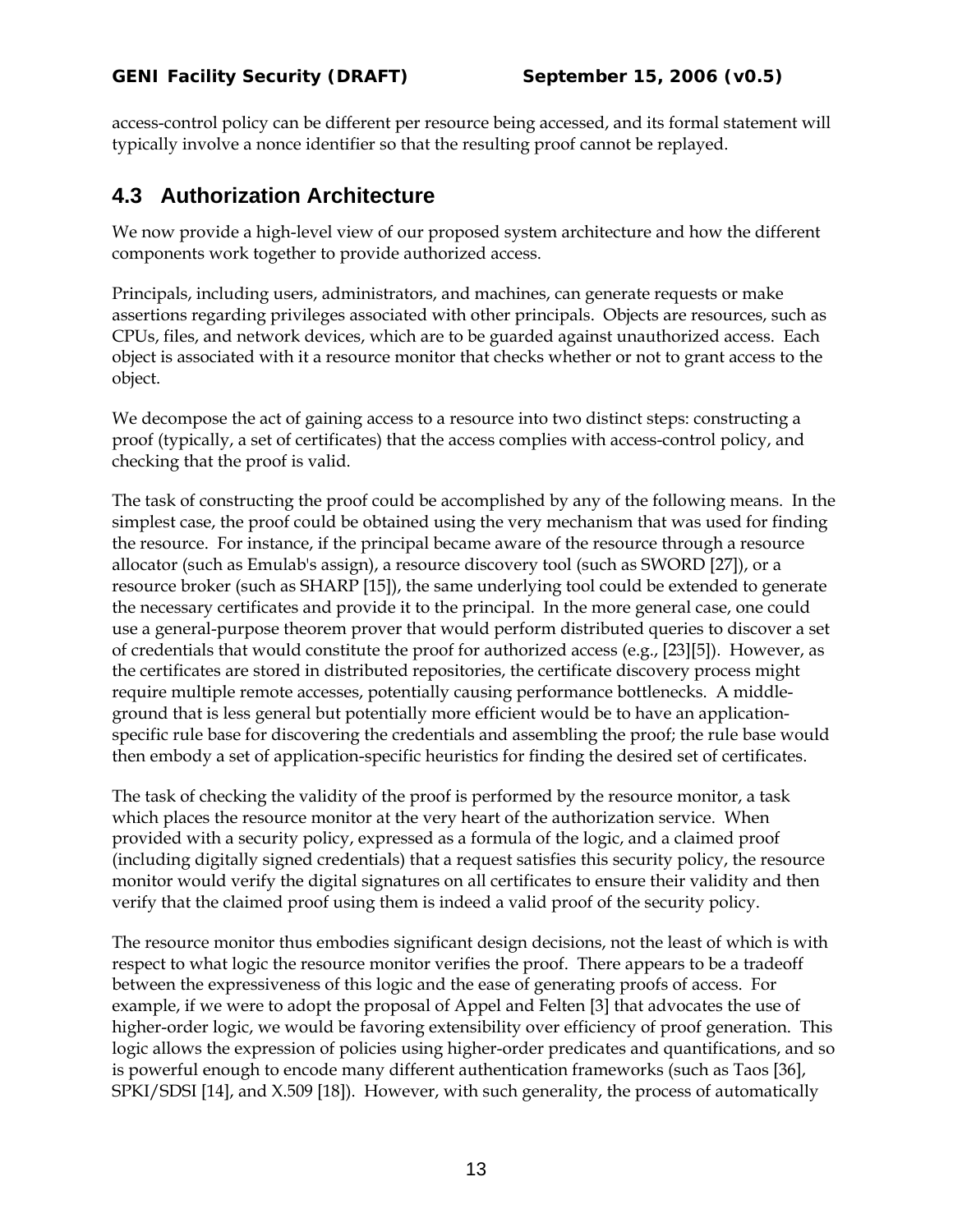generating the appropriate proof becomes undecidable in the general case [3], and moreover, it is difficult to prove certain security properties of the framework. A careful study of the tradeoffs is still needed before deciding on the appropriate formal logic.

Within the above framework, we plan to employ a rich set of certificates or declarations to implement various forms of authorizations. Following previous research efforts (e.g., [36][11][14]), we envisage the use of following abstractions:

- Identity certificates that bind principals to keys. These certificates are useful for authenticating principals.
- Authorization certificates that attest to privileges associated with principals. When combined with the identity certificates, these certificates enable authorized access.
- Delegation certificates that pass on privileges (or a subset of privileges) from one principal to another. As part of the delegation certificate, the delegator can state whether the delegatee can further delegate the privileges to yet another principal in the system.
- Group membership certificates that allow an authorizing agent to group together principals and manage their privileges in a scalable and efficient manner.
- Roles that allow a principal to voluntarily restrict its privileges, thereby limiting the dangers posed by security violations.
- Revocation of previously issued certificates, as no authorization service would be complete without mechanisms for revoking privileges associated with misbehaving principals or compromised keys.

While it is beyond the scope of this document to define the full set of actions or resources for which authority should be checked in GENI, we believe the above framework is flexible enough to be used in the following contexts:

- The service should enable fine-grained controls on resource usage of user-level experiments. It should enable the execution of user-level programs in sandboxed contexts that enforce least privilege.
- The authorization service should support the access checks performed during system administrative tasks for creating, removing, or modifying information regarding sites and nodes. It should also support the process of granting, revoking, or checking roles, and authorize site-management tasks such as rebooting nodes or setting bandwidth limits.
- The service should also be useful for implementing user tasks pertaining to updating user information, initiating and controlling experiments, including operations such as adding or removing virtual machines from an experiment.

There are a number of important technical questions that remain open in the design, including:

• What form of logic should be used in the authorization service in order to be able to handle the types of actions we plan to run on GENI? Should more restrictive logic forms be used in order to enable efficient proof generation or simplicity?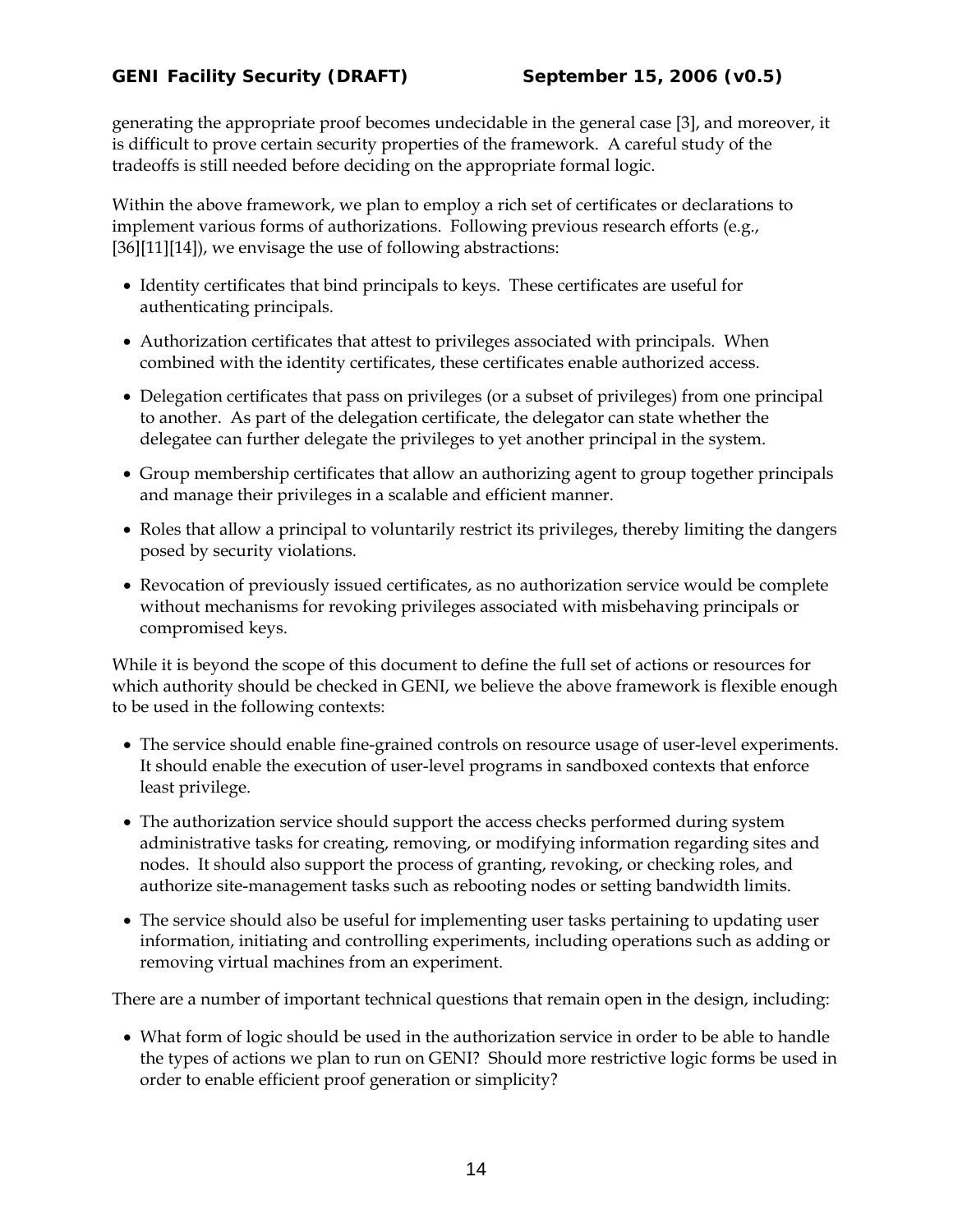- What tradeoffs exist between generality, flexibility, performance, and assurance? Can we express various security policies without loss of efficiency? Do we need mechanisms for caching the results of certificate discovery queries and authorization checks?
- A related question concerns the granularity in which access rights are to be expressed. Finegrained access rights allow a system to implement the principle of least privilege, but potentially at the cost of increased overhead. We might need some form of dynamic bundling of rights and/or indirection to enforce the principle of least privilege without sacrificing performance.
- What secondary mechanisms are required to limit the damage caused by security compromises? For instance, revocations could be implemented using Certificate Revocation Lists, one-time certificates, and/or short validity intervals. Which of these mechanisms is appropriate for different usage patterns?

### **4.4 An Example**

To illustrate the use of the decentralized access-control framework that we propose, in this section we sketch an example of one way in which it might be used in GENI. (We avoid use of logical formalism to the extent possible, however.) This example is based on a similar one found in Lampson [21]. Consider a computer that an organization, say CMU, wishes to contribute for use by GENI experimenters, but only in a limited fashion. For example, CMU desires that GENI experiments be permitted to execute on this computer but not to open connections to legacy Internet hosts; rather, slivers are permitted only to connect to other GENI hosts. The following steps might be taken to enforce this policy, while permitting experiments to take advantage of this node. Below, when we say that public key **pubkey** "delegates authority" to an entity (e.g., another public key), we mean that the corresponding private key is used to digitally sign a message delegating authority to that entity.

- 1. The computer, denoted **node**, is initialized with a hardware private key with verification key **nodeKey**, which is used to sign a statement delegating authority to a private key controlled by CMU (with corresponding public key **cmuKey**).
- 2. The computer is installed with the GENI operating system. A resource monitor in the operating system that intervenes in connection requests is configured to require the each connection request be accompanied by proof that **nodeKey says connect(…)**. Here, **says** is a logical constructor typical of access-control logics (e.g., see [21]); intuitively this statement indicates that the connection request is compliant with policy attributable to **nodeKey**.
- 3. The **cmuKey** is used to delegate authority to the GENI management system, to authorize connections from **node** to only GENI addresses (and not legacy Internet addresses). In this delegation, GENI is named by its public key **geniKey**.
- 4. GENI delegates authority to a principal investigator (PI) to create a sliver on **node**. The rights passed to this investigator, named by **piKey**, include creating a sliver that connects from **node** to GENI addresses. This delegation is encoded in a digital credential signed by **geniKey**.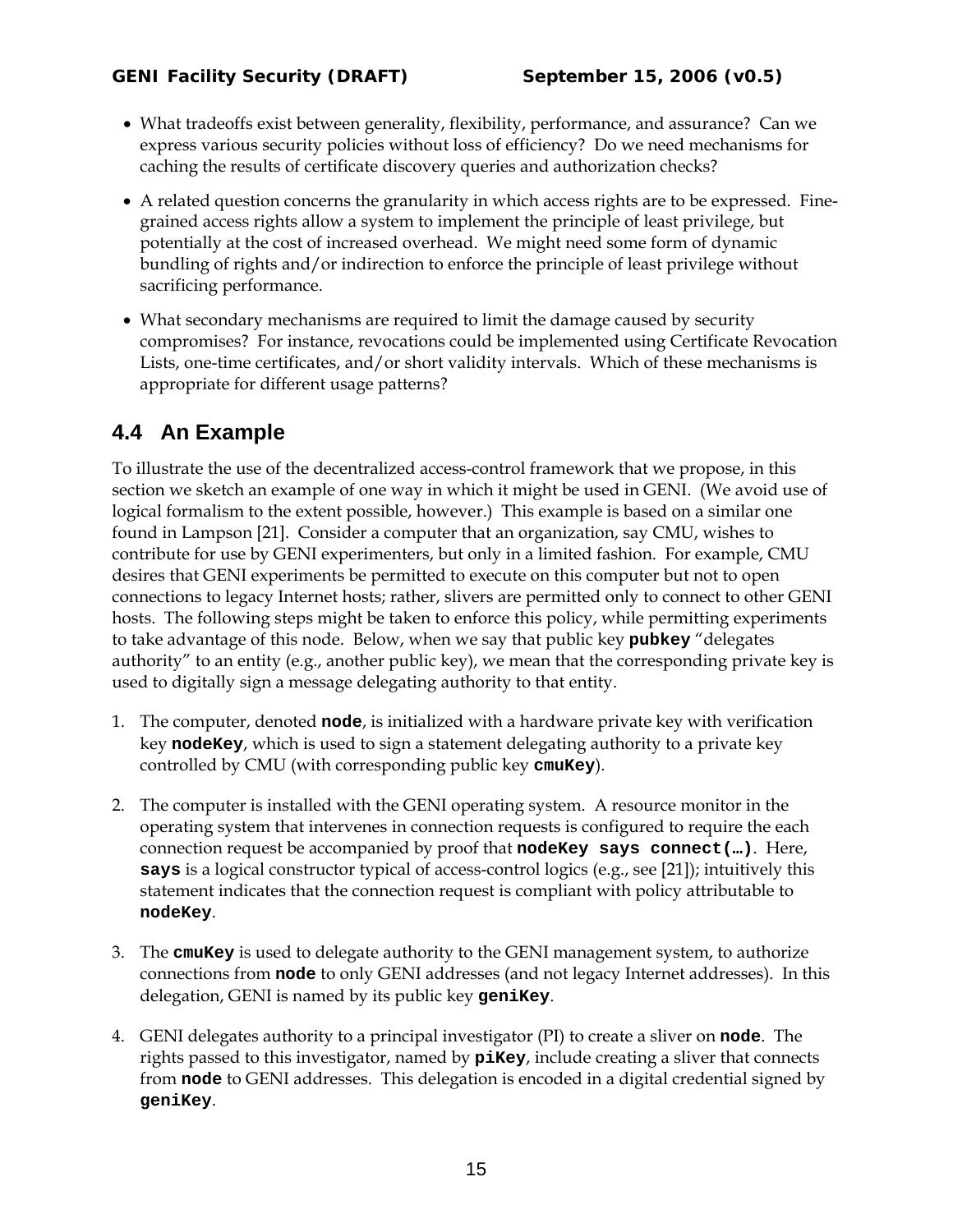#### *GENI Facility Security (DRAFT) September 15, 2006 (v0.5)*

- 5. The PI (via **piKey**) delegates this authority to a group, **piKey.students**, of graduate students who are developing the experiment. In addition, **piKey** creates a credential for each such student, named by his public key **studentKey**, giving that student the authority of the **piKey.students** group.
- 6. Upon deploying a sliver to node, a graduate student uses studentKey to delegate to that sliver (**sliverKey**) the authority to connect to GENI nodes.
- 7. In order to open a connection to a GENI node, the sliver must assemble a proof that **nodeKey says connect(…)**. How it does so depends on the logic being used, but intuitively it will need to utilize the credentials described above, i.e., that formed in Step 1 that delegates authority from **nodeKey** to **cmuKey**; in Step 3 to delegate authority from **cmuKey** to **geniKey**; in Step 4 to delegate authority from **geniKey** to **piKey**; in Step 5 to delegate authority from **piKey** to **piKey.students** and to grant the authority of **piKey.students** to **studentKey**; and in Step 6 to delegate authority from **studentKey** to **sliverKey**. As such, when **sliverKey says connect(…)**, it can be inferred (via this substantial chain of reasoning) that **nodeKey says connect(…)**.

Of course, since humans do not relate to others using keys, the above delegations might instead be to named persons, e.g., the professor's name instead of **piKey**. The relationship between that name and the key **piKey** is a classic "certification authority" problem that can be solved using a GENI certification authority or via some other means of registration. While we do not think it necessary to fully specify this here, we comment that this type of certification can be encompassed with an adequately rich logic, i.e., so that the certification credentials are expressed in the same logical language as the other credentials in the system.

Another extension of the above example that we anticipate being used in GENI is including integrity measurement (e.g., [30]) of the node platform in the proof process, i.e., so that a valid proof of **nodeKey says connect(…)** can be constructed only if node is executing the approved GENI operating system, for example. We have elided this from the example above, however, for simplicity.

Several subtleties in authorization are already evident in the above example, even at its high level of informality. For example, the compromise of the private key corresponding to **geniKey** might enable a sliver to use **node** to connect to non-GENI addresses, even though this key was delegated only the right to connect to GENI addresses. This could occur, in particular, if **geniKey** is used to *define* what addresses are addresses of GENI components (i.e., by digitally signing those addresses). In this case, the compromise of the corresponding private key would enable the adversary to redefine GENI addresses, to potentially include all addresses. This threat suggests, for example, that GENI might want to have different keys for delegating authority and defining the addresses owned by GENI.

### **4.5 Discussion**

We now address potential concerns regarding the proposed design.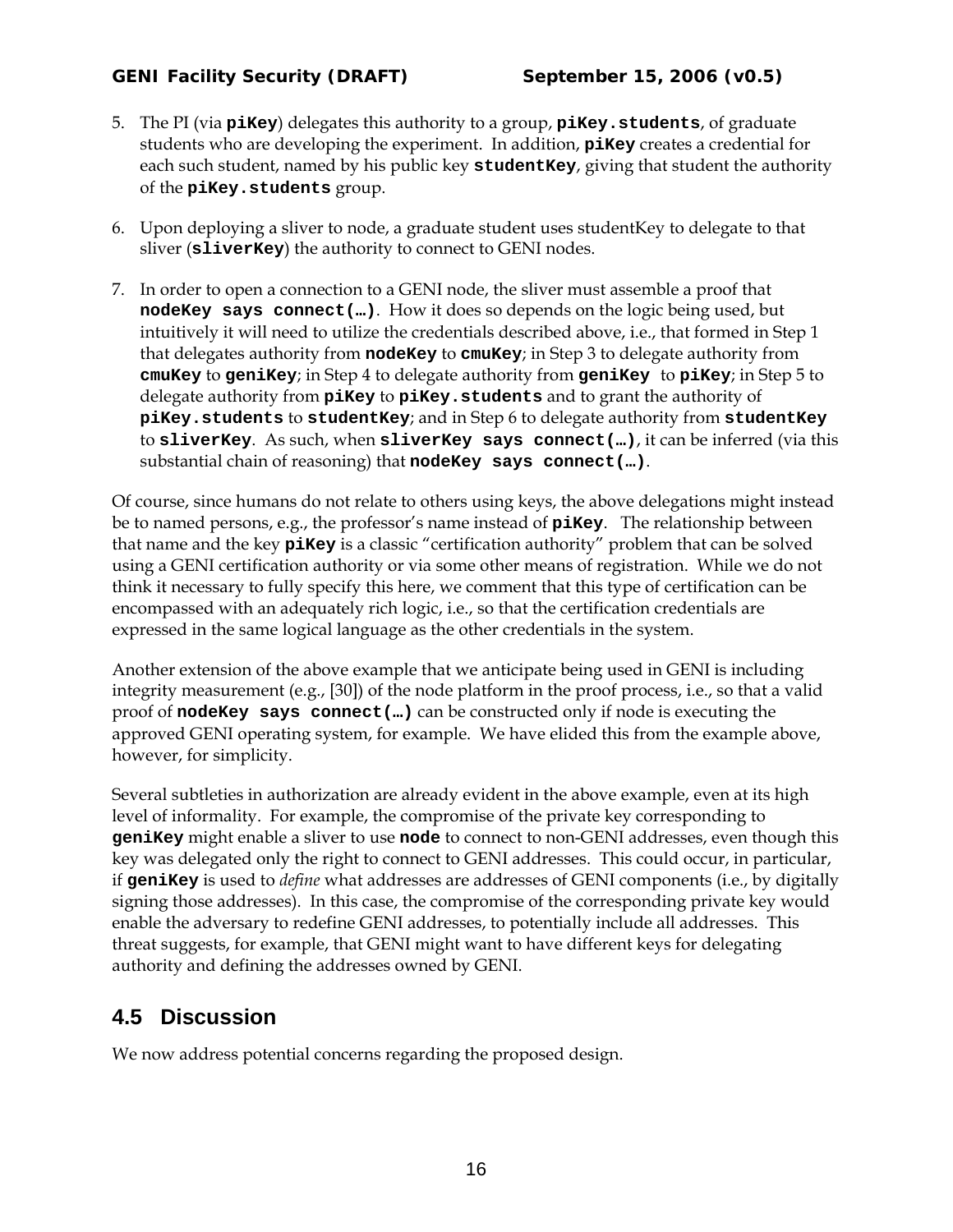Is an advanced authorization service really needed for GENI? Authorization is potentially deeply embedded in every GENI interface. If the authorization framework is left unspecified, every potential application might develop its own ad-hoc mechanism, violating basic software engineering principles and potentially resulting in rigid interfaces with limited functionality that will be very difficult to change later on. The risks of rigidity and ossification could be avoided by developing and eventually agreeing on the API for an authorization service.

Is the proposed authorization scheme more complicated than it should be? We believe that the proposed authorization service is relatively straightforward to implement and easy to use for various application scenarios. Note that one of our key design decisions is to separate the proof verifier from the proof generator. Only the proof verifier needs to be part of the resource monitor, thereby making the trusted computing base small and easy to implement. The proof generator is also simple for typical usage settings, with the proof generation mechanism just making the authorization chain more explicit. In a certain sense, one could view our proposed scheme as a methodology with ``checkable preconditions'' regarding who is authorized to perform which operations. By making the authorizing certificates explicit, the principle of least privilege could be enforced.

We also believe that the generality of our proposed mechanism is essential given that the trust relationships between GENI entities is likely to evolve over time. We need an authorization framework for GENI that can be used to support both very simple policies (a la PlanetLab) and vastly more complex ones that could arise later. Similarly, it need not immediately be used to control access to all resources on day one, but the potential is there to refine the security policies over time.

# **5 Protecting Private Keys**

An access-control architecture is only as secure as the private keys that contribute statements to it. Other private keys might play a similarly important role for GENI, e.g., as the means to decrypt sensitive data that is collected and stored on untrusted (from the user's perspective) GENI nodes.

For this reason, we believe it important to provide facilities that help a GENI user or administrator protect her long-term private key (or any other private key for which the use should be contingent on consent of a user) from misuse if it is disclosed to an adversary. There is a spectrum of protections that might be considered as described below, in order from least secure to most secure:

• Password encryption of the private key has the obvious advantage of being familiar to the majority of would-be GENI users. However, it places an undue burden on users to choose passwords that will resist an offline dictionary attack. For example, if the private key is stored in encrypted form on the desktop machine of the user, then it is vulnerable to an attacker who gains access to the key file—e.g., from a machine backup or due to misconfigured access controls on the host—and then breaks the password via an offline dictionary attack. In addition, a key that succumbs to such an attack can be used by the adversary indefinitely, at least until the components that trust the corresponding public key (e.g., to verify signatures or create encryptions) cease doing so.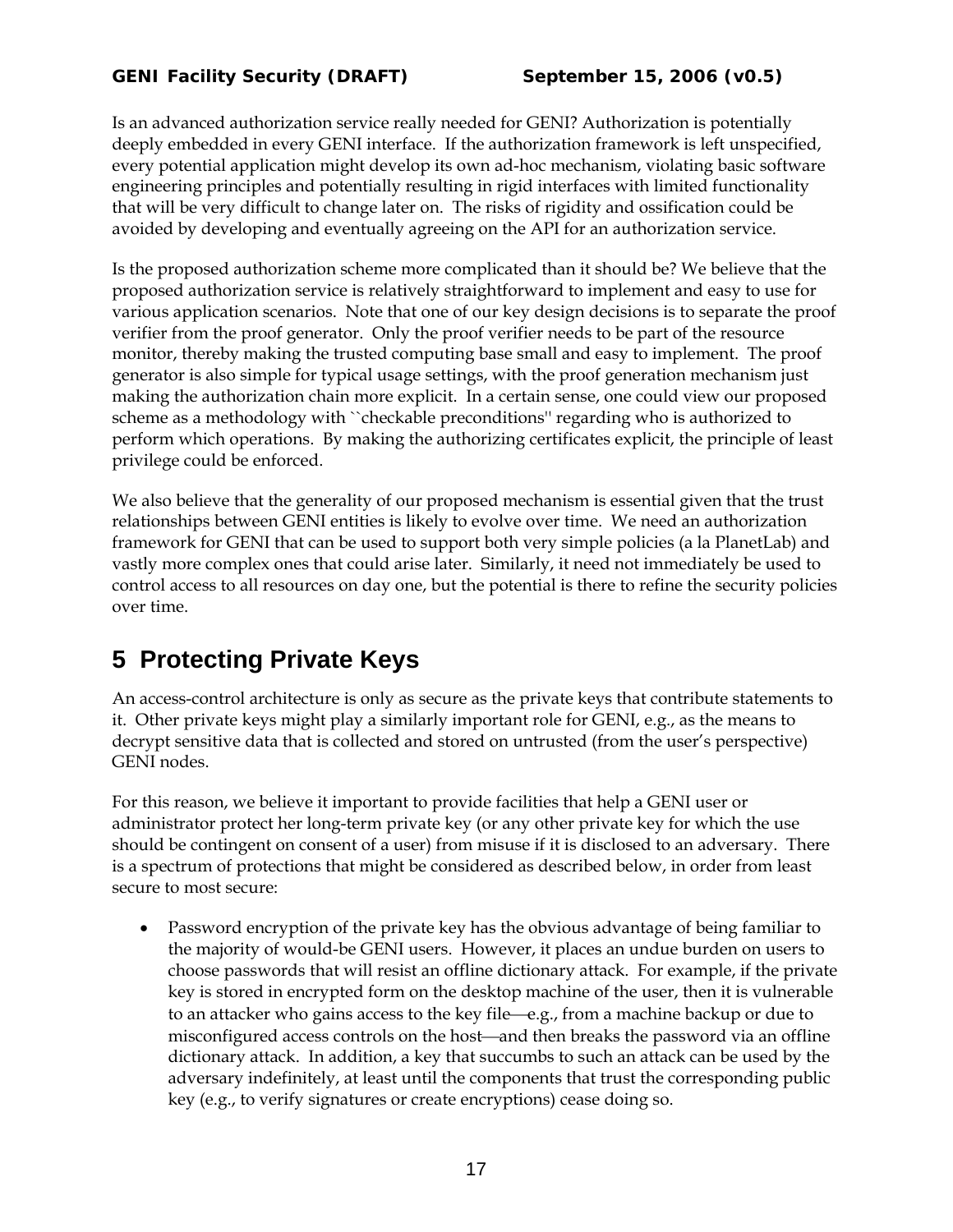• A password-enabled private key can be made more secure by sharing control over the use of the private key with a GENI component; we will call this component a *captureprotection server* (CPS) and a private key that it protects a *capture-protected key* (CPK). The CPS limits the use of a CPK to only the owner of that key—i.e., the user who can supply the password or PIN for that CPK—and optionally provides the means by which the key can be *disabled* (temporarily or permanently) even for the legitimate user or someone who can impersonate that user. While disabled, the CPK cannot be used to perform cryptographic operations. Proposals to implement such a CPS go back at least to Yaksha [16], and build from cryptographic techniques to share control over the use of a cryptographic key between two parties (c.f., [13][12][26][24]). Modern proposals (e.g., [24]) highlight simple management properties (e.g., the CPS does not require initialization per user) and better minimize trust in the CPS. In particular, the CPS need not be in the trusted computing base for secrecy of the CPK: as long as the CPK itself remains undisclosed, the compromise of the CPS does not enable misuse of the key.

This approach retains the familiar interface of a password-protected private key, but without relying on the user to select a password that could withstand an offline dictionary attack (e.g., a 4-digit PIN would suffice, just as for an ATM). Moreover, this approach better protects the key file in the case of its inadvertent disclosure, in the sense that the key file is useless to the attacker unless he can impersonate the user to the CPS. That is, once obtaining the key file, the attacker would be forced to conduct his dictionary attack online (where it can be detected and stopped by the CPS) versus offline as with a simple password-encrypted key file. This solution remains susceptible, however, to an attack that both captures the key file and the user's password/PIN—at least until the CPS is notified and disables the key.

There need not be only one CPS for all of GENI. GENI Central can provide a default CPS, though it should be possible to change the CPS used for a private key, e.g., to a CPS newly set up by an institution to protect its users' keys. This is in keeping with the tenet that ultimately the only authority GENI Central has is that which institutions place in it. Modern proposals support such functionality, as well [25].

• Storing the private key solely on a hardware token (e.g., smartcard) can make it significantly less likely that an adversary will gain access to a private key. This solution is appropriate for keys whose compromise could have far-reaching consequences (e.g., the keys of GENI administrators). Methods of disabling (as in the CPS description above) a key protected via a hardware token are also possible. Of course, there are a variety of hardware tokens to choose from, including some that are tamper-resistant.

While ideally the third option would be welcomed by all GENI users, we expect that this is unlikely. In particular, most GENI users will use the system only sporadically and so might be unwilling to carry a hardware token regularly. This, in turn, might increase the frequency of occasions when the researcher needs the token but either forgot to carry it or misplaced it. Hence, for the sake of usability, we do not anticipate requiring all users to utilize hardware tokens. Rather, we suggest supporting hardware tokens for those willing to use them (and requiring them for some classes of users, such as GENI administrators) and supporting one or more CPS, run by GENI Central or by institutions, for other users. Moreover, the authorization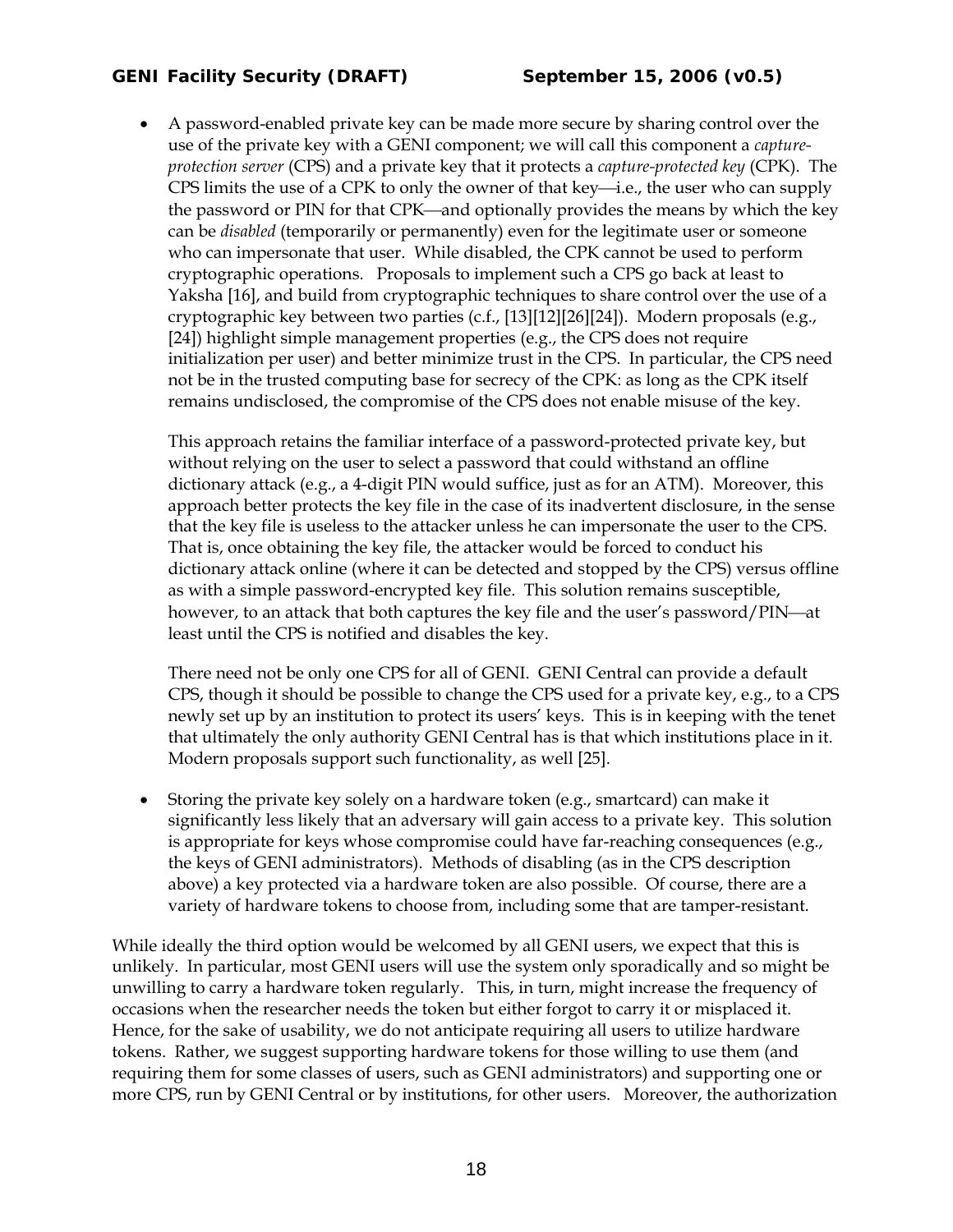infrastructure outlined in Section 4 can tune authorizations depending on the manner in which the key to which authority is delegated is protected.

## **6 Audit Trails and Intrusion Detection**

As we discussed earlier, auditing is an essential part of our proposed security architecture for GENI. Auditing complements authorization (e.g., if authorization is explicit, you can more tightly verify the audit trail).

Fortunately, auditing in this environment is simplified by the lack of sharing between virtual machines running on any node in GENI. As a result, without a compromise of the virtual machine and its containment system, users can only read and modify files within their own virtual file systems. This simplifies the need to track what happens within a virtual machine—as long as the process of logging into the virtual machine checks the authorizations (and perhaps logs them), the question of what happens solely within the virtual machine is not a concern outside the node.

This approach naturally implies that the more important aspect of auditing is what is externally visible from the node. Any traffic that is sent to or received by the node is a possible source of problems, regardless of who generates the traffic. The network is also one point of shared visibility in GENI. It is unlikely that every site participating in GENI will be able to allocate enough IP addresses such that every virtual machine has its own IP address. As a result, the IP address space and the port space will have to be shared on GENI, leading to the main reason for network-related auditing: determining what project is responsible for actions that raise alarms.

### **6.1 Intrusion Detection**

"Alarms" can arise from various sources. In PlanetLab today, these "alarms" are most often complaints from network operators on the Internet, who object to traffic being received from PlanetLab machines (perhaps due to the alarms from their own intrusion detection systems). Relying on alarms from network operators elsewhere should not be the preferred method of intrusion detection in GENI, however. Some activities might not be detected or understood quickly, and so it is incumbent upon the designers of GENI to build the facility in such a way that GENI monitors itself for trouble-causing behavior.

Ideally, it would be possible to specify for GENI what kinds of network traffic or other activities should be detected as dangerous. Specifying and detecting such undesirable behaviors is the domain of *signature-based intrusion detection* (or sometimes *misuse detection*). Though widely used in practice today, this approach provides neither completeness, nor accuracy. As to the latter, PlanetLab experiments are notorious for raising false alarms with signature-based network intrusion detectors, due to the widely varying behaviors that PlanetLab experiments exhibit. We expect that the even wider variety of networking research enabled by GENI will only exacerbate this problem.

For the same reason, learning-based *anomaly* detection systems—in which "normal" behavior is modeled using machine learning algorithms, and these models are then used to detect departures from "normal" behavior—are also unlikely to be broadly applicable in GENI.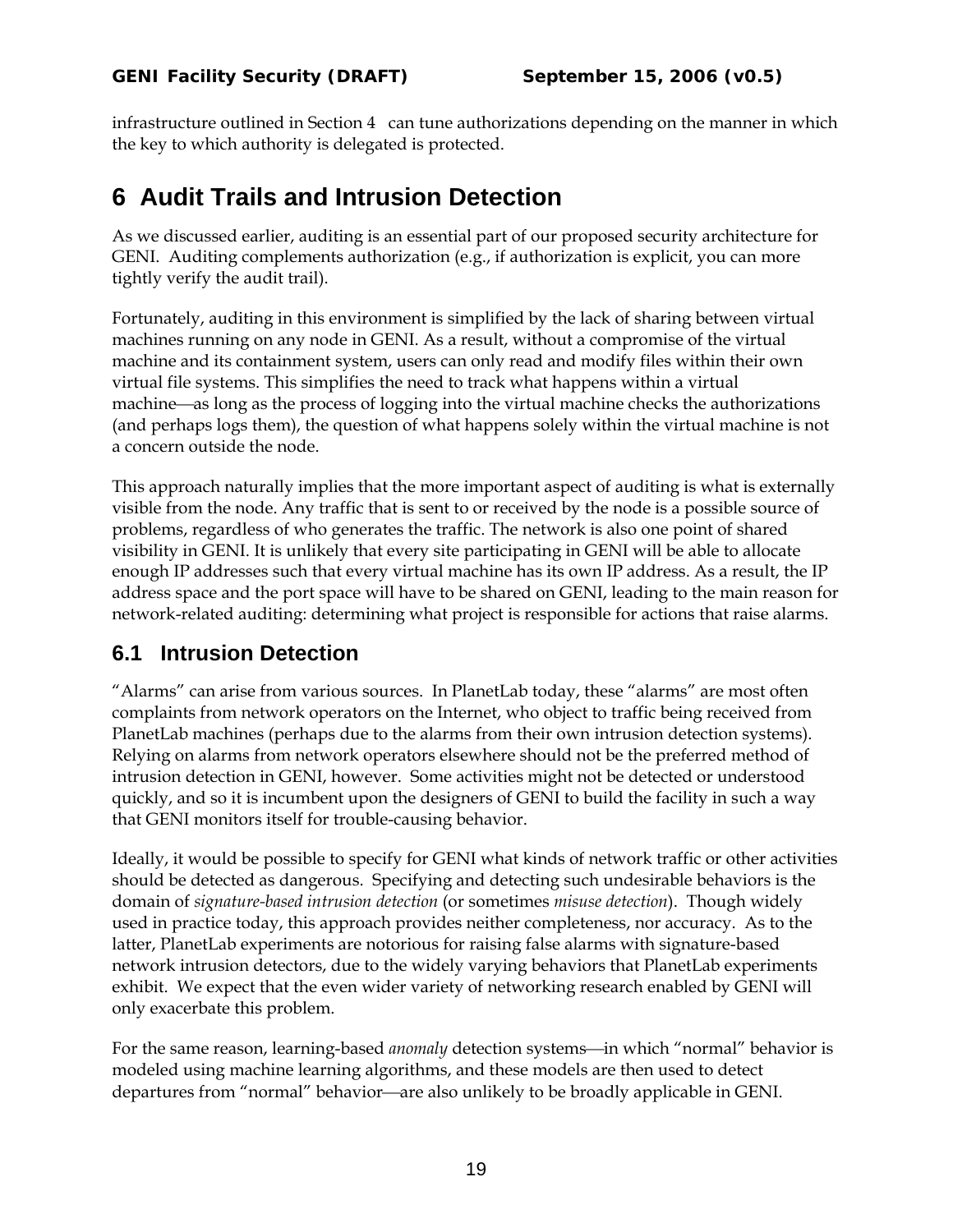Individual experiments will likely be too varied to enable the construction of a model of normalcy that is applicable to all of them (while still being useful for limiting unintended behaviors). Moreover, individual experiments may be too transient to establish a reliable baseline of "normal" behavior specific to that experiment, and even if such a baseline were established, it would likely include behavior that was not intended by the experimenters, owing to the immaturity of the experiment. As such, we anticipate that neither signature-based network intrusion detection nor learning-based network anomaly detection will be used extensively for monitoring network traffic in GENI.

In place of these methods, we anticipate requiring each PI to declare aspects of her experiment's network behavior in advance, so that this behavior can be examined and approved as reasonable, and so that the experiment can be monitored for compliance with that declaration. Intrusion detection based on specifications of intended behavior (versus specifications of bad behavior) is the domain of *specification-based intrusion detection*, e.g., [20][32]. Though not widely used in practice, we believe this approach is more suitable for GENI due to its customization of the specification to each individual experiment; this should provide for fewer, more accurate alarms. In addition, while not every alarm indicates an intrusion, it indicates a behavior that the experimenters apparently did not anticipate; as such, they learn something from the alarm, as well. Finally, specification-based intrusion detection complements the authorization framework discussed in Section 4 , in that a specification can both monitor the enforcement of access-control policy and limit behaviors that must be permitted but that should not be overused.

In the initial version of GENI, we anticipate that the specifications requested from experimenters will be coarse and focused on enabling GENI to contain the behavior of runaway experiments, e.g.: maximum bandwidth consumption; address ranges and ports to which connections might be opened from the experiment's slice; whether communication to and from the legacy Internet is required by the experiment; and the amount of storage that its output will consume. (Of course, GENI will then need to include monitors to detect violations of these specifications.) We envision that experience with GENI will drive support for richer and more fine-grained specifications in subsequent versions, if necessary.

While we believe that specification-based intrusion detection is well-suited for use in GENI, specifying behaviors of one's experiment is not an activity to which most researchers are accustomed, e.g., in the context of experiments on PlanetLab. There are several aspects of this mechanism that will impact its acceptance among the research community, including the ease with which the requested specifications can be divined from experiments and expressed, and the consequences of alarms. Alarms will presumably need to have consequences to the experiment or experimenter, but at the same time, experimenters will need to be dissuaded from providing specifications so weak as to be meaningless. As such, we would argue that these specifications need to be an input to the process by which experiments are approved to run on GENI.

Finally, while we expect network behavior to be monitored primarily via specification-based intrusion detectors, other types of behaviors may be more suitable for monitoring via more traditional approaches. For example, unexpected modification of files can be detected using the well-known Tripwire tool or a variety of existing rootkit detectors. More generally, we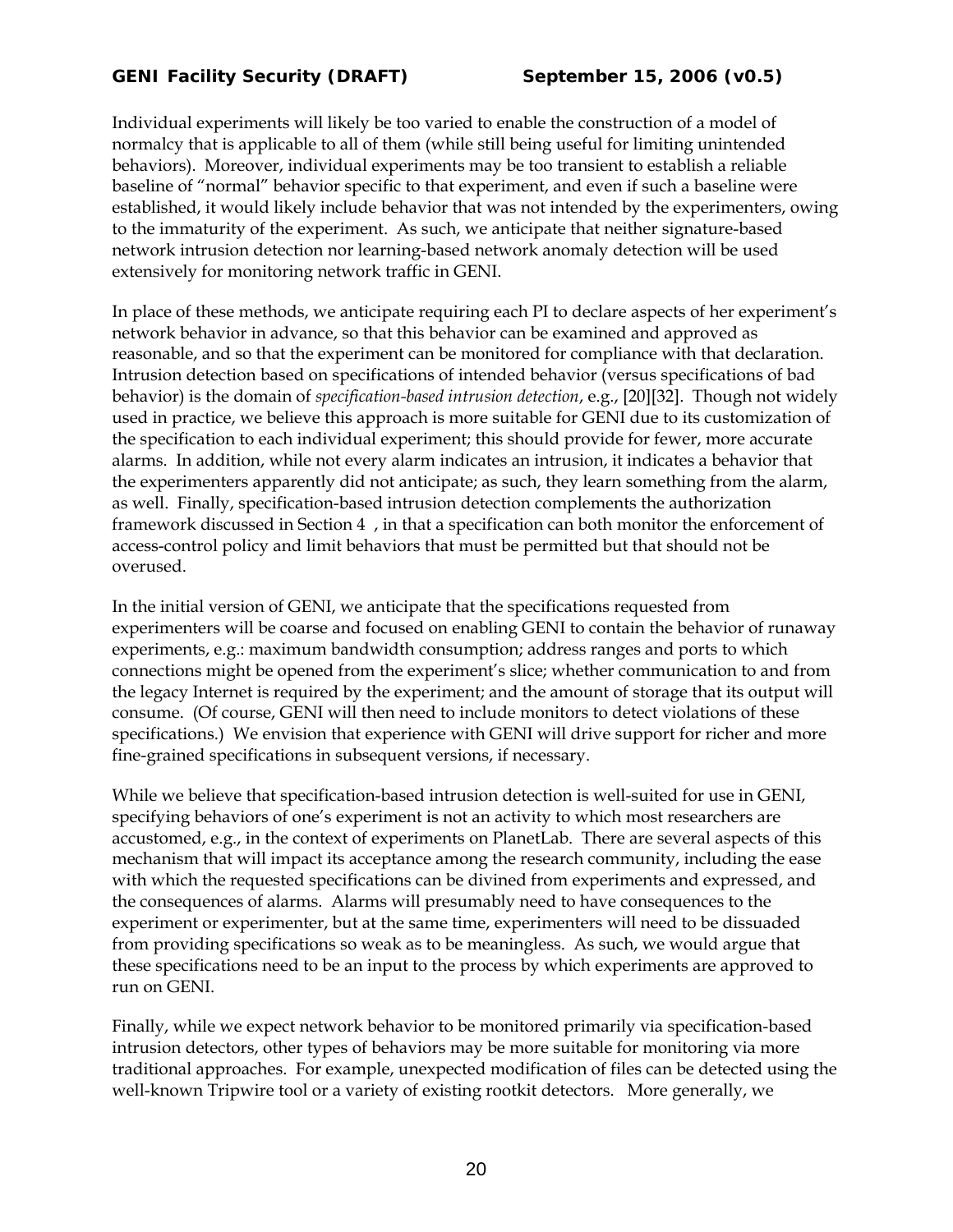recommend that audit trails be generated from a variety of vantage points and, when those vantage points are accessed via complex authorization relationships (e.g., chains of delegation, shared authority), that the proofs of compliance with access-control policy be recorded so that responsible parties can be discerned when problems are detected.

### **6.2 An Example Audit Trail Generator: PlanetFlow**

Costs and requirements of an auditing system for GENI are difficult to predict, but some insight can be gleaned from the auditing system used in PlanetLab. This system, known as PlanetFlow, logs the packet headers of all packets sent and received by each node in the system. Packets are collected into flows, using the standard 5-tuple of <source IP, source port, destination IP, destination port, protocol>. These tuples are augmented with start and end times, total number of packets, total number of bytes, and the slice responsible for the traffic. In the case of UDP traffic, which lacks any easy determination of sessions, all UDP traffic from a single slice to the same destination port and address are considered part of the same session. It should be noted that this level of auditing does not keep track of the precise timing of each packet, other than the first and last packets within a session. In practice, this level of detail has not been needed in handling any complaint on PlanetLab. We should note that the GENI facility architecture group is studying ways to capture more detailed data, but for a different purpose—to serve the needs of those researchers studying how GENI is being used. Typically, this will require more intensive traffic monitoring, but for briefer periods. We refer the reader to the GENI Instrumentation and Measurement Systems Specification Document for more detail.

In terms of resource consumption, PlanetFlow's logging generates on the order of 2 Kbps (after compression) for every 1 Mbps of PlanetLab traffic. We believe this amount of overhead is acceptable, particularly since only traffic from GENI to the outside Internet needs to be tracked, and since complaints usually arrive promptly, there is no need to permanently store the logs. The processing overhead is similar: on average, PlanetFlow consumes 2.5% of each node's CPU on PlanetLab. We note this code is not heavily optimized. The main collector uses netlink sockets to capture packet information, which is then aggregated into flows by a user-level C program before being inserted into a MySQL database. Performance of this system has not been an issue for PlanetLab, and even if it were to scale linearly with bandwidth, it would not be a first-order barrier for GENI. There are some known sources of improvement possible:

- Have a kernel module aggregate packets into flows, which would reduce most of the data transfer and context switches to the user-space program. Especially for large data flows over high-bandwidth connections, this step would greatly eliminate the data volume between the components.
- Replace MySQL with a custom database specialized for the task at hand. Though the insertion process in MySQL has been known to be the major cycle consumer within PlanetFlow, it has not been worth replacing at this point because the overall resource profile of PlanetFlow has been low enough to be ignored. However, a more specialized database could reduce much of the overhead
- Switch from an eager architecture to a lazy one. Right now, all data is processed as soon as it is made available, even though the vast majority of it will never be queried. If a lazy approach were used instead, this data could be logged to disk immediately after the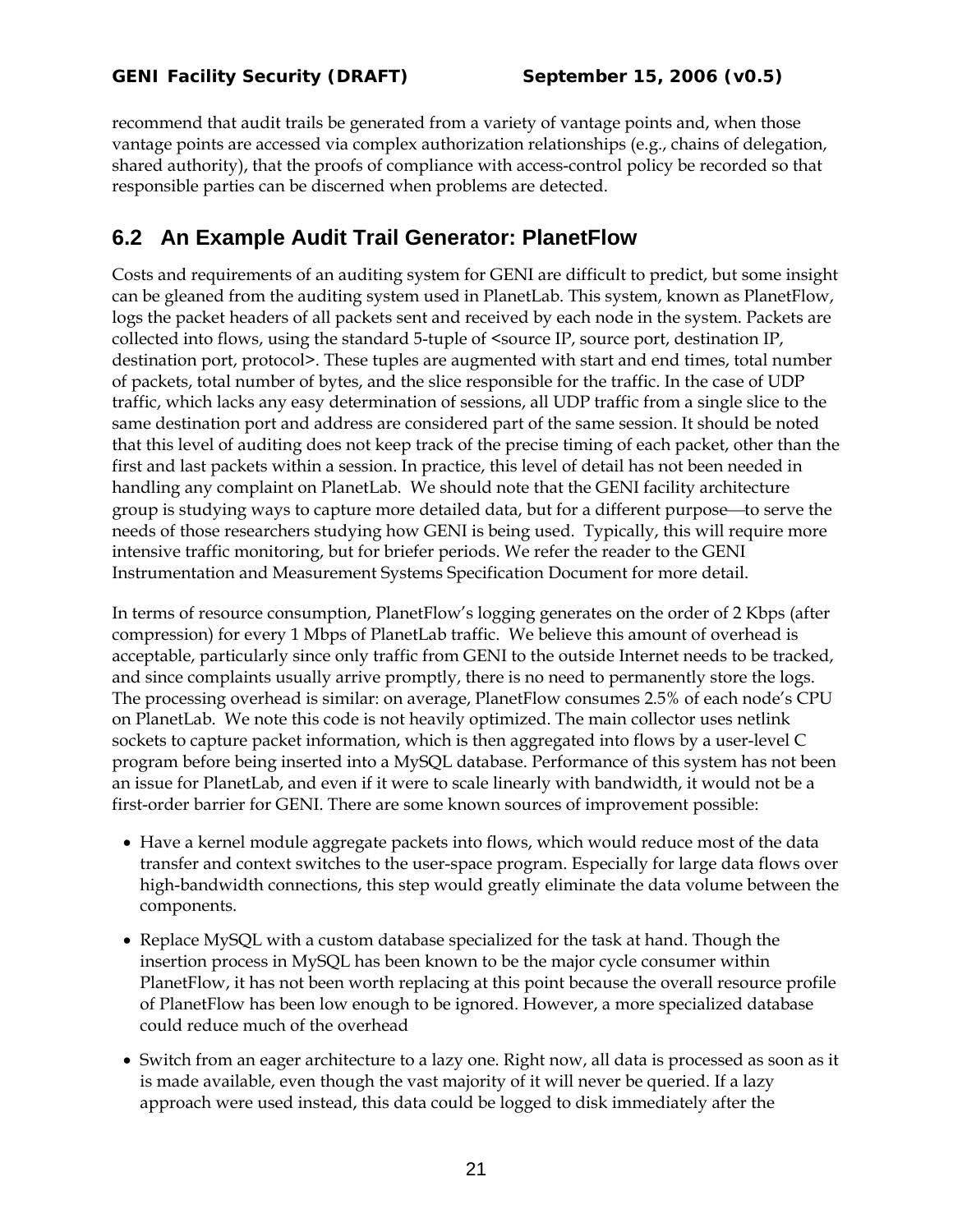aggregation step (or even without aggregation, if disk space is not an issue), with no other indexing or processing. Queries would take longer since the data would then have to be processed, but given that most data is never examined, the tradeoff can reduce PlanetFlow's profile tremendously.

Of course, the auditing system for GENI may require additional data beyond the current tuples. For example, it may be desired to have more than just a simple tuple for each session, with the options ranging from timestamping every packet sent/received to keeping more information from the IP/TCP headers, or even logging part/all of the packet. These extra options require more processing and storage, but can also provide a more complete view of activity from the node to other nodes. Conversely, it may also be desirable to filter information, such as all of the traffic between GENI nodes, or some subset of the traffic that matches other specified rules. Once these choices have been made, the processing and storage requirements can be calculated, and an appropriate prototype can be tested. While we expect that most of these choices should not cause too much extra CPU consumption, even at higher speed, any choice that requires higher storage may find itself competing for disk bandwidth or seeks with other applications. In these cases, the standard node configuration may opt to have a dedicated disk per cluster for storing the audit log.

# **7 Open Issues**

Several open technical issues discussed in the previous sections must be addressed prior to an initial deployment of GENI. Moreover, looking at subsequent refinements of GENI beyond the initial deployment, we see opportunities to address other issues that we have not attempted to address yet (and that we do not expect to be addressed in its initial version). As this document is revised, such issues will be added to this section. Below is a partial list of open issues:

• In some instantiation of GENI (though probably not at initial deployment), it might be advisable to move the control plane of GENI away from IP infrastructure and toward one that offers better resilience to denial-of-service attacks. As discussed in Section **Error! Reference source not found.**, at present we accept the possibility of denial-ofservice attacks against the GENI control plane and, in response, GENI will be designed to retreat to a safe state when its safe operation cannot be assured. Moving the GENI control plane to a more robust protocol suite should better minimize the circumstances in which such a retreat will occur, thus increasing the effective availability of GENI. That said, we avoid making a recommendation for a DoS-resilient control plane at this point in time, for multiple reasons. First, the design of DoS defenses is among the most actively pursued research topics in the network security community today, and it is characterized by a plethora of techniques and manners of defeating DoS. As such, we hope that one of the successes of the initial deployment of GENI is the testing and validation of various candidates for a more robust GENI control plane. (It is notable that such validation has been lacking to date, owing in large part to the lack of a facility like GENI.) Second, this control plane may itself utilize a protocol suite that is distinctly different from IP, and so the DoS defenses must work in concert with this protocol suite. This, too, is a topic to be worked out via competition on the GENI facility.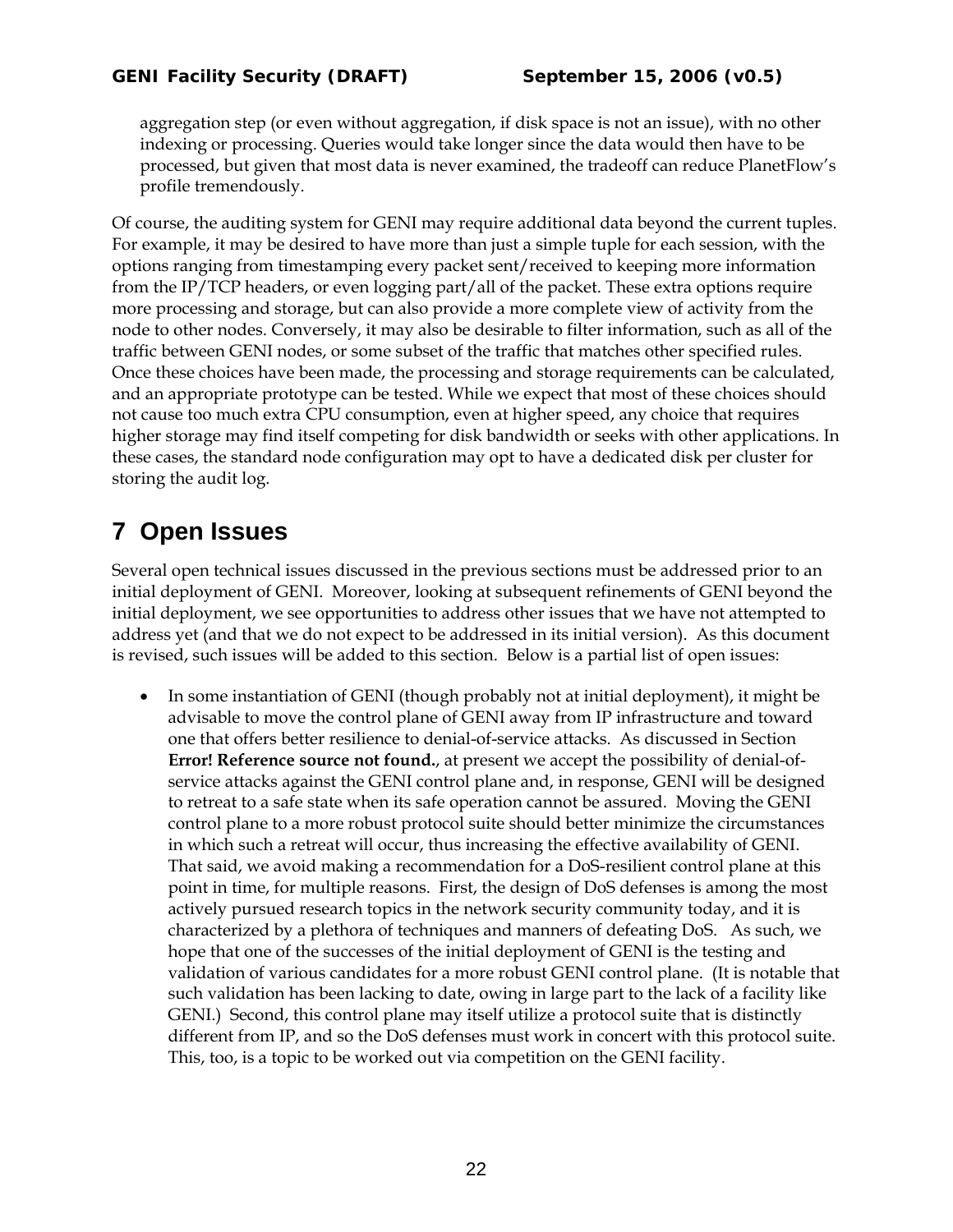#### *GENI Facility Security (DRAFT) September 15, 2006 (v0.5)*

- The extent to which operational data in the GENI facility should be public information is yet to be determined. In the context of this document, one example of such operational data is access control policy and the authority that various parties possess. Retaining privacy of this information in the context of decentralized access-control systems such as that in Section 4 has been a topic of some study (e.g.,  $[37][34][35]$ ), though we believe that further study is needed to ascertain the circumstances in which such privacy policies would impose on the efficiency or even the possibility of completing access proofs in a system like GENI.
- More generally, the numerous operational practices and procedures needed to maintain the security of a facility like GENI (and to protect the Internet from GENI) also remain to be defined. These should obviously include industry best practices, e.g., keeping GENI nodes up-to-date with the latest patches; periodic "fire drills" to maintain a state of readiness for the operational staff to respond to large-scale events; and procedures for handling alarms and for propagating those alarms to others. Additional procedures need to be put in place, however, that are unique to GENI, not the least of which is some procedure for evaluating experiments (and accompanying requests for new permissions) as to whether they are acceptably safe. This is particularly true for experiments that involve malware, as security researchers may well want to conduct such experiments on GENI. The protection mechanisms described in this document, together with adequate intra-node isolation (e.g., via secure virtual machine monitors) not described here, could offer a basis for constraining such experiments to render them acceptably safe. But the means for making this decision and configuring the slice accordingly remains to be specified.

# **8 Conclusion**

This document has described the requirements for security of the initial deployment of the GENI facility, and surveys the technologies that we believe should be developed to address those requirements that are specific to the GENI facility. These technologies include a pervasive access-control infrastructure for regulating access to GENI and experimental resources alike, and for enforcing an approximation of least-privilege access rights (Section 4 ); mechanisms for protecting the private keys that underlie this access-control infrastructure (Section 5 ); and the use of (primarily, specification-based) intrusion detection to monitor for experiments that perform outside the bounds that their experimenters expect and that have been approved (Section 6 ). Each of these technologies, if adopted for GENI, will need to be constructed for the GENI facility; we are unaware of commercial implementations of these components that would be adequate for adoption in GENI in their present forms. We believe they offer numerous benefits toward addressing the unique security requirements of the GENI facility. Combined with operational best practices, we believe that these technologies can render the GENI system to be both safe and usable by its target community of experimental network and distributed systems researchers, illustrating the benefits of architecting security from the beginning into a globally distributed system of networks and computers.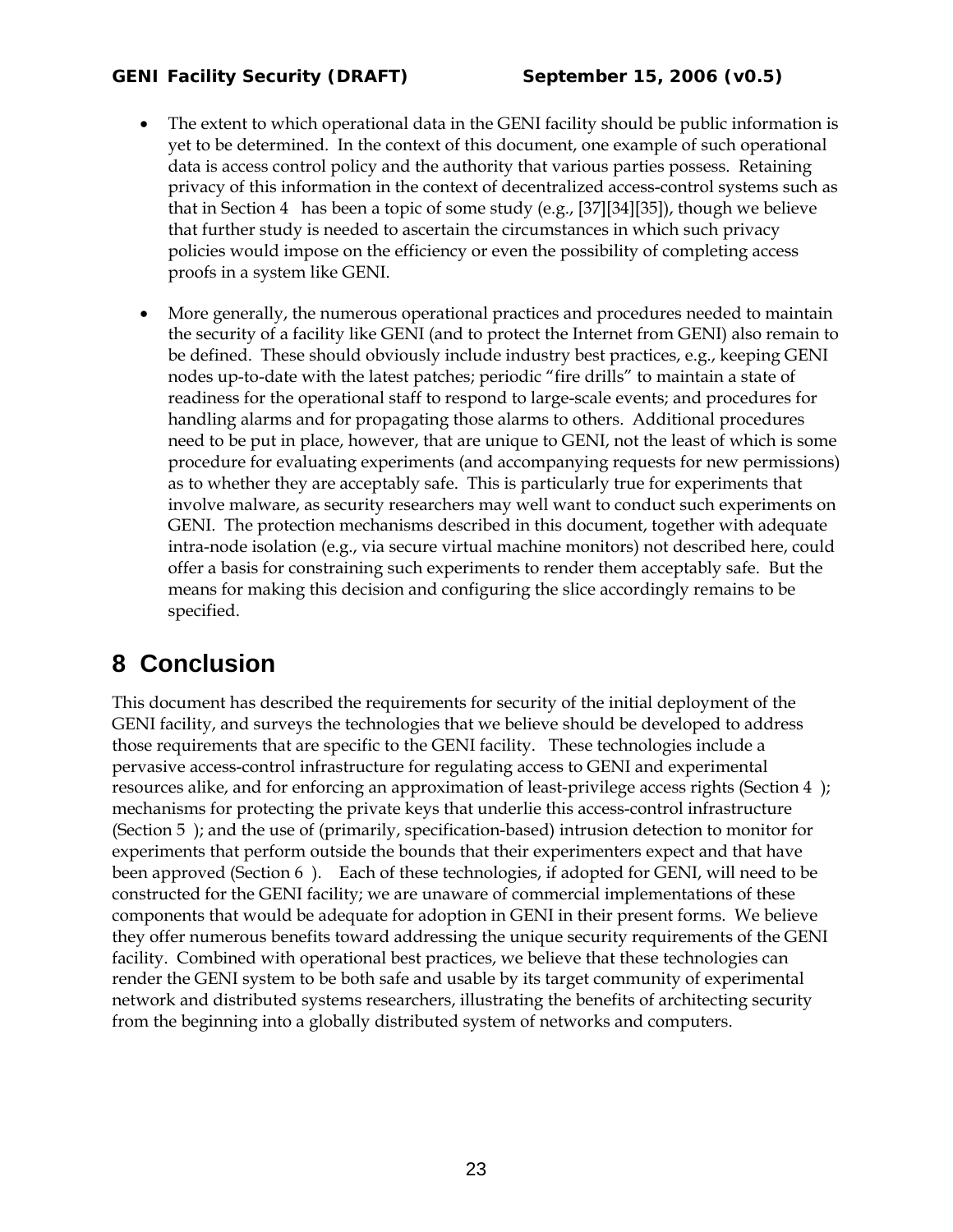### **References**

- [1] M. Abadi. On SDSI's linked local name spaces. *Journal of Computer Security* 6(1−2):3−21, October 1998.
- [2] T. Anderson (ed.). GENI Distributed Services. *GENI Design Document 06-24*, Distributed Services Working Group, September 2006.
- [3] A. W. Appel and E. W. Felten. Proof-carrying authentication. In *Proceedings of the 6th ACM Conference on Computer and Communications Security*, November 1999.
- [4] J. Basney, R. Campbell, H. Khurana, and V. Welch. Towards operational security for GENI. GENI Design Document GDD-06-10, July 2006. Available at http://www.geni.net/GDD/GDD-06-10.pdf.
- [5] L. Bauer, S. Garriss and M. K. Reiter. Distributed proving in access-control systems. In *Proceedings of the 2005 IEEE Symposium on Security and Privacy*, pages 81−95, May 2005.
- [6] L. Bauer and M. A. Schneider and E. W. Felten. A general and flexible access-control system for the Web. In *Proceedings of the 11th USENIX Security Symposium*, August 2000.
- [7] A. Bavier, M. Bowman, B. Chun, D. Culler, S. Karlin, S. Muir, L. Peterson, T. Roscoe, T. Spalink, and M. Wawrzoniak. Operating system support for planetary-scale network services. In *Proceedings of the 1st Symposium on Networked Systems Design and Implementation*, pages 253−266, March 2004.
- [8] M. Becker and P. Sewell. Cassandra: Flexible trust management, applied to electronic health records. In *Proceedings of the 17th IEEE Computer Security Foundations Workshop*, pages 139−154, 2004.
- [9] M. Blaze, J. Feigenbaum, J. Ioannidis and A. D. Keromytis. The KeyNote trust management system, version 2. IETF RFC 2704, September 1999.
- [10] M. Blaze, J. Feigenbaum and J. Lacy. Decentralized trust management. In *Proceedings of the 1996 IEEE Symposium on Security and Privacy*, pages 164−173, May 1996.
- [11] E. Belani, A. Vadhat, T. Aderson and M. Dahlin. The CRISIS wide area security architecture. In *Proceedings of the 7th USENIX Security Symposium*, January 1998.
- [12] D. Boneh, X. Ding, G. Tsudik, and C. M. Wong. A method for fast revocation of public key certificates and security capabilities. In *Proceedings of the 10<sup>th</sup> USENIX Security Symposium*, pages 297−308, August 2001.
- [13] C. Boyd. Digital multisignatures. In *Cryptography and Coding*, pages 241−246, Clarendon Press, Oxford, 1989.
- [14] C. Ellison, B. Frantz, B. Lampson, R. L. Rivest, B. M. Thomas and T. Ylonen. SPKI certificate theory. IETF RFC 2693, September 1999.
- [15] Y. Fu, J. Chase, B. Chun, S. Schwab and A. Vahdat. SHARP: An architecture for secure resource peering. In *Proceedings of the 19th ACM Symposium on Operating Systems Principles*, October 2003.
- [16] R. Ganesan. Yaksha: Augmenting Kerberos with public key cryptography. In *Proceedings of the 1995 ISOC Network and Distributed System Security Symposium*, pages 132−143, February 1995.
- [17] J. Halpern and R. van der Meyden. A logic for SDSI's linked local name spaces. *Journal of Computer Security* 9:47−74, 2001.
- [18] ITU-T Recommendation X.509 (1997 E): Information Technology Open Systems Interconnection - The Directory: Authentication Framework, June 1997.
- [19] T. Jim. SD3: A trust management system with certified evaluation. In *Proceedings of the 2001 IEEE Symposium on Security and Privacy*, pages 106−115, May 2001.
- [20] C. Ko, M. Ruschitzka and K. Levitt. Execution monitoring of security-critical programs in distributed systems: A specification-based approach. In *Proceedings of the 1997 IEEE Symposium on Security and Privacy*, pages 175−187, May 1997.